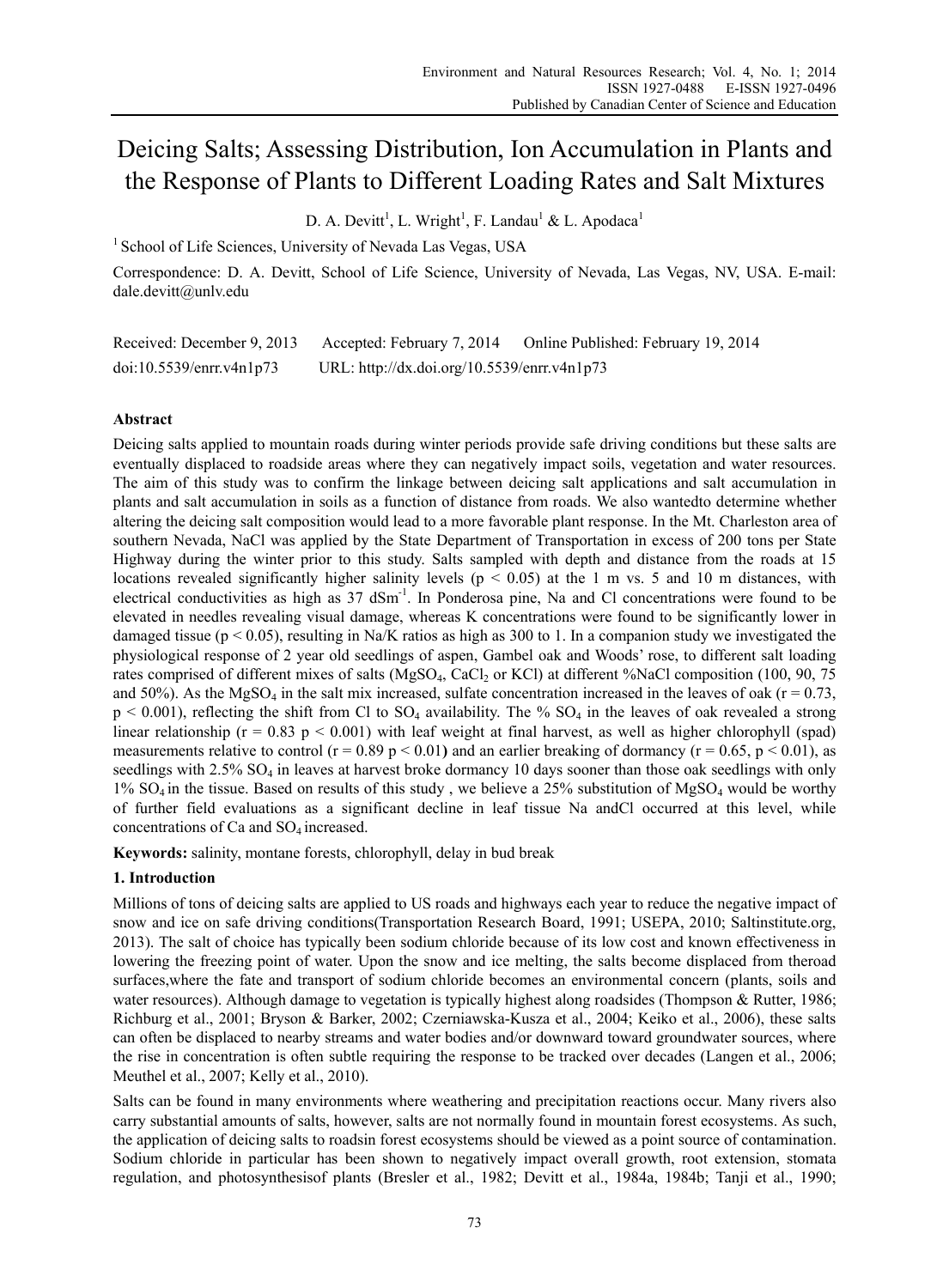Viskari & Karenlampi, 2000). Sodium has also been linked to the dispersion of clay particles in soil, which can lead to the blockage of soil pores and a decline in infiltration and internal drainage (Bresler, 1982). In addition, sodium chloride has been shown to cause significantly higher levels of foliar damage associated with the application of saline water directly to the foliage (Townsend & Kwolek, 1987; Mantell et al., 1989; Quist et al., 1999; Wu et al., 1999; Jordan et al., 2001; Devitt et al., 2005; Akbar et al., 2006) which could occur through spray generated from traffic on icy salt applied roads (Cunningham et al., 2007). Research has also demonstrated greater plant damage associated with chloride-based salts as opposed to sulfate-based salts (Eaton, 1942; Devitt et al., 2005).

Reducing deicing salt loads and finding alternative approaches are needed to help reduce environmental damage to forest ecosystems.In southern Nevada, mountain roads receive deicing salts on an annual basis and have for many decades, typically from December to February (Nevada Department of Transportation, NDOT). Damage to roadside vegetation has drawn the attention of both mountain and non-mountain residents. To address concerns over the fate of deicing salts and salt damage to plants in forest ecosystems, we conducteda two-phase study. In the first phase, we monitored both soils and plants along mountain roads to assess salt accumulation with the aim of determining the effective zone of influence. In the second phase, we conducted a greenhouse study to assess the impact of different salt loading rates and ionic composition on plant response, with the aim of determining if a more favorable plant response could be obtained with different salt composition (Na and Cl substituted with other ions). We hypothesized that salt concentrations would be higher closer to the roads, that damaged vegetation could be linked to elevated sodium and chloride concentrations in the tissue associated with the deicing salt applications,and that plant'swould respond more favorably to salt loading rates comprised oflower sodium chloride composition.

#### **2. Material and Methods**

## *2.1 Field Study*

The field study was conducted in the Mt. Charleston area in southern Nevada. Five sites were selected along routes 156, 157 and 158 (15 sites, Table 1). Sites were selected based on locations where runoff from roads would naturally occur and where vegetation existed. Road exposure, slope, and curbing made this process straight forward.

| Site No. | Monitoring<br><b>Loctions</b>                                    | <b>Elevation</b> | <b>Dominant plant species</b>                                                                                                                                                                                                                                                                                                                                                                                                                                                                                                                                                        |  |
|----------|------------------------------------------------------------------|------------------|--------------------------------------------------------------------------------------------------------------------------------------------------------------------------------------------------------------------------------------------------------------------------------------------------------------------------------------------------------------------------------------------------------------------------------------------------------------------------------------------------------------------------------------------------------------------------------------|--|
| Site 1   | $N$ 36°15' 51.8"<br>W 115° 36' 09.6"                             | $2075 \text{ m}$ | Pinus ponderosa Lawson var. scopulorum Engelm. Ponderosapine,<br>Pinusmonophylla Torrey & Fremont. Single leaf pinyonpine,<br>Juniperusosteosperma (Torrey) Little. Utah juniper, Quercusgambelii Nutt.<br>Gambel oak, Cercocarpusledifolius Nutt. Var. intermontanus N. Holmgren.<br>Curl leaf mountain mahogany, <i>Ericamerianauseosa (Pallas) G. L. Nesom &amp;</i><br>G. I. Baird. Rubber rabbit brush, Artemisia tridentata Nutt. ssp. tridentata. Big<br>sagebrush, AmelanchierutahensisKoehne. Utah serviceberry,<br>Sporoboluscryptandrus (Torrey) A. Gray. Sand drop seed. |  |
| Site 2   | $N$ 36 $\degree$ 15 $\degree$ 41.5 $\degree$<br>W 115° 37' 35.1" | 2167 m           | Pinus ponderosa, Cercocarpusledifolius, Artemisia tridentate,<br>Symphoricarposlongiflorus A. Gray. Desert snowberry,<br>Sporoboluscryptandrus, Apocynumandrosaemifolium L. Spreading dogbane.                                                                                                                                                                                                                                                                                                                                                                                       |  |
| Site 3   | $N$ 36 $\degree$ 15' 36"<br>W 115° 37' 54.7"                     | 2210 m           | Pinus ponderosa, Cercocarpusledifolius, Abiesconcolor Gordon & Glend.<br>Lindley. White-fir, Symphoricarposlongiflorus Ericamerianauseosa,<br>Sambucusmexicana DC. Garryaflavescens S. Watson. Silk tassel                                                                                                                                                                                                                                                                                                                                                                           |  |
| Site 4   | N 36° 15' 42.8"<br>W 115° 39' 07.6"                              | 2298 m           | Pinus ponderosa, Abiesconcolor Rosa woodsii Lindley var. ultramontana (S.<br>Watson) Jepson. Woods' rose, Sporoboluscryptandrus, Populustremuloides<br>Michx. Quaking aspen, Cercocarpusledifolius Garryaflavescens                                                                                                                                                                                                                                                                                                                                                                  |  |
| Site 5   | N 36° 15' 29.4"<br>W 115° 39' 01.2"                              | 2313 m           | Populustremuloides, Abiesconcolor, Pinus ponderosa, Ericamerianauseosa,<br>Sambucus Mexicana.                                                                                                                                                                                                                                                                                                                                                                                                                                                                                        |  |
| Site 6   | N 36° 16' 20.21"                                                 | 2117 m           | Pinusmonophylla, Cercocarpusledifolius, Ericamerianauseosa,                                                                                                                                                                                                                                                                                                                                                                                                                                                                                                                          |  |

Table 1. Mount Charleston deicing salt monitoring locations, elevation, and dominant plant species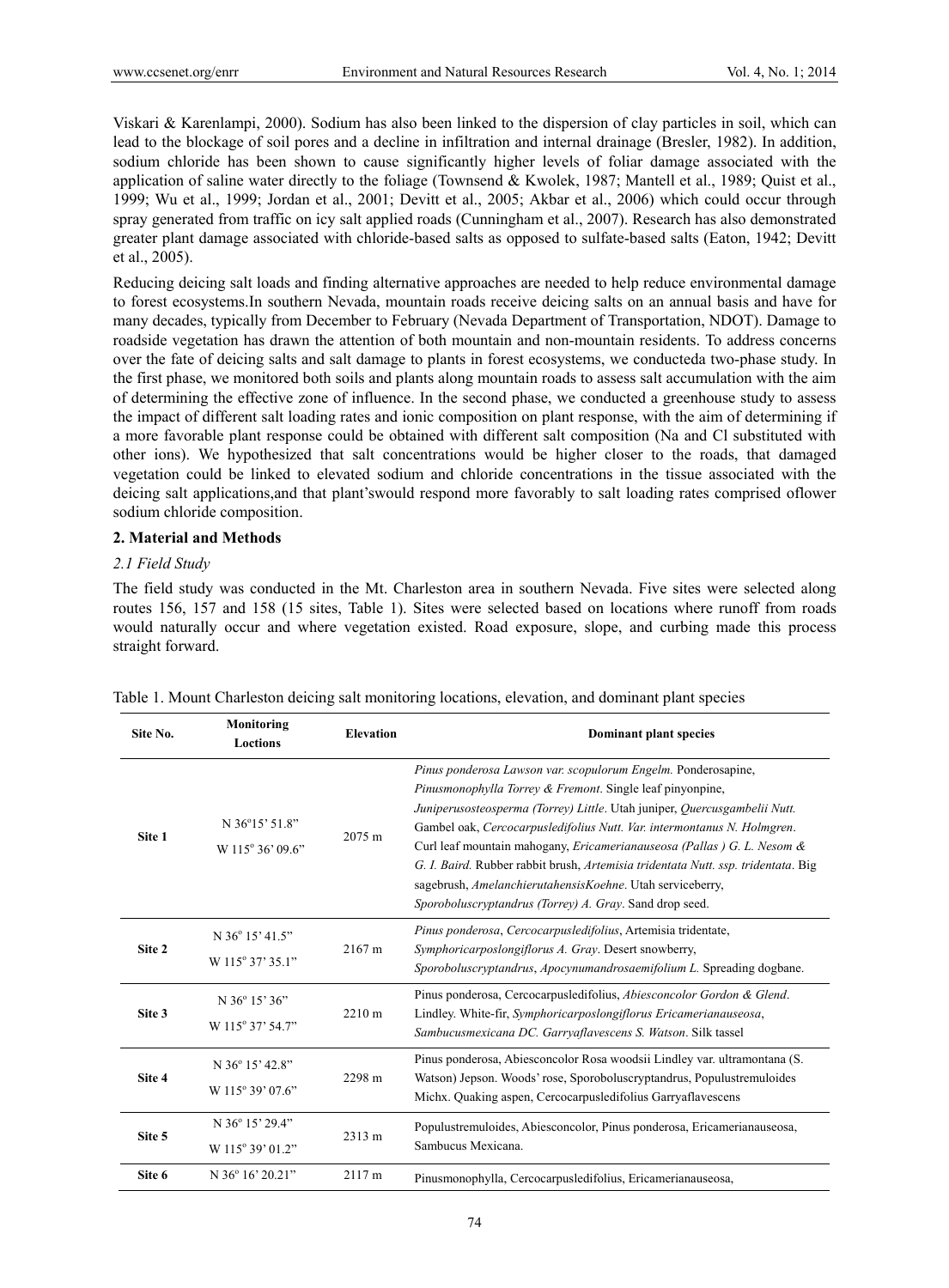|         | W 115° 35' 41.6"                    |        | Amelanchierutahensis, Arctostaphylospungens Kunth. Mexican manzanita,<br>Yucca baccata Torrey. Spanish bayonet, Banana yucca, Quercusgambelii,<br>Garryaflavescens.                                                         |
|---------|-------------------------------------|--------|-----------------------------------------------------------------------------------------------------------------------------------------------------------------------------------------------------------------------------|
| Site 7  | N 36° 17' 17.7"<br>W 115° 35' 46.3" | 2252 m | Quercusgambelii, Cercocarpusledifolius, Pinusmonophylla,<br>Juniperusosteosperma, Symphoricarposlongiflorus. Ericamerianauseosa,<br>Amelanchierutahensis Gutierreziasarothrae (Pursh) Britton & Rusby. Broom<br>snake weed. |
| Site 8  | N 36° 18' 10.2"<br>W 115° 36' 35.6" | 2410 m | Pinusmonophylla, Ericamerianauseosa, Artemisia tridentate,<br>Symphoricarposlongiflorus, Cercocarpusledifolius, Gutierreziasarothrae,<br>Verbascumthapsus L. Wooly mullein, Sambucus Mexicana.                              |
| Site 9  | N 36° 19' 38.7"<br>W 115° 37' 26.2" | 2509 m | Cercocarpusledifolius, Juniperusosteospewrma, Ericamerianauseosa,<br>Gutierreziasarothrae, Pinusmonophylla, Ribescereum Douglas. Wax current.                                                                               |
| Site 10 | N 36° 20' 27.5"<br>W 115° 38' 48.4" | 2401 m | Pinus ponderosa, Cercocarpusledifolius, Abiesconcolor, Ericamerianauseosa,<br>Gutierreziasarothrae.                                                                                                                         |
| Site 11 | N 36° 18' 30.7"<br>W 115° 40' 41.8" | 2589 m | Abiesconcolor, Pinus ponderosa, Ericamerianauseosa,<br>Symphoricarposlongiflorus, Ribescereum, Gutierreziasarothrae.                                                                                                        |
| Site 12 | N 36° 19' 16.4"<br>W 115° 40' 16.8" | 2536 m | Pinus ponderosa, Ribescereum, Abiesconcolor, Rosa woodsii.                                                                                                                                                                  |
| Site 13 | N 36° 19' 54.4"<br>W 115° 39' 35.8" | 2440 m | Pinus ponderosa, Ericamerianauseosa, Cercocarpusledifolius, Artemisia<br>tridentate, Juniperusscopulorum Sargent. Rocky Mountain juniper,<br>Ribescereum, Rosa woodsii.                                                     |
| Site 14 | N 36° 21' 43.2"<br>W 115° 38' 2.4"  | 2324 m | Juniperusosteosperma, Purshiastansburyana (Torr.) Henrickson.<br>Stansburyanacliffrose, Artemisia tridentate, Pinusmonophylla,<br>Cercocarpusledifolius.                                                                    |
| Site 15 | N 36° 21' 13.9"<br>W 115° 38' 26.9" | 2284 m | Ericamerianauseosa, Pinusmonophylla, Purshiastansburiana,<br>Juniperusosteosperma, Artemisia tridentate, Gutierreziasarothrae,<br>Cercocarpusledifolius.                                                                    |

Soil samples were obtained at each site by coring 5 cm diameter holes at 1 m, 5 m and 10 m from the edge of the road. Coring equipment was cleaned prior to sampling at each site.Soil samples were obtained in 20 cm increments to a depth of 100 cm to assess the vertical distribution of salts.Soil samples were placed in bags and returned to the laboratory where they were air dried and processed for saturation extracts (USSL, 1954). Soil solution was evacuated from the saturated soil pasteand placed in 50 ml glass vials and kept at 4  $^{\circ}$ C until ion analysis was complete. Electrical conductivity (ECe = electrical conductivity of saturation extract) was assessed with a Beckman Industrial conductivity bridge calibrated with  $0.01$  M KCl and adjusted to 25 °C.

Dominant plant species (Table 1) in the area where soil samples were obtained were sampled for leaf tissue. If visual damage to the leaves was observed, samples were separated based on leaves having visual damage vs. healthy leaveswith no visual damage (does visual damage signal salt accumulation?). All plant tissue was placed in bags and returned to the laboratorywhere the tissue was rinsed with deionized water and oven-dried at  $70 °C$ for 48 hours. Tissue samples were ground and digested in nitric acid. Soil solution extracts and tissue digests were analyzed for all major cations and anions witheither a flame photometer (Cole Parmer Digital Flame analyzer, Chicago IL), atomic absorption spectrophotometer (Buck Scientific, East Norwalk CT), or ion chromatograph (Dionex120 Sunnyvale CA).

#### *2.2 Greenhouse Study*

A greenhouse experiment was conducted to assess the response of second-year seedlings of Woods' rose (*Rosa woodsii* Lindl.), aspen (*Populustremuloides* Michx.), and Gambel oak (*Quercusgambelii* Nutti.) to various salt treatments.These species were selected because they were all native to the mountain and available through the State Nursery. The salt treatments involved blendingNaCl with  $MgSO<sub>4</sub>$ , KCl or CaCl<sub>2</sub> at 3 different loading rates  $(LR1 = 0.0969 g cm<sup>-2</sup>, LR2 = 0.1937 g cm<sup>-2</sup> (estimated loading rate on mountain roads during study) and LR3 =$ 0.2906 g cm<sup>-2</sup>) and at 3 different substitution rates (90% NaCl, 75% NaCl and 50% NaCl). In addition, species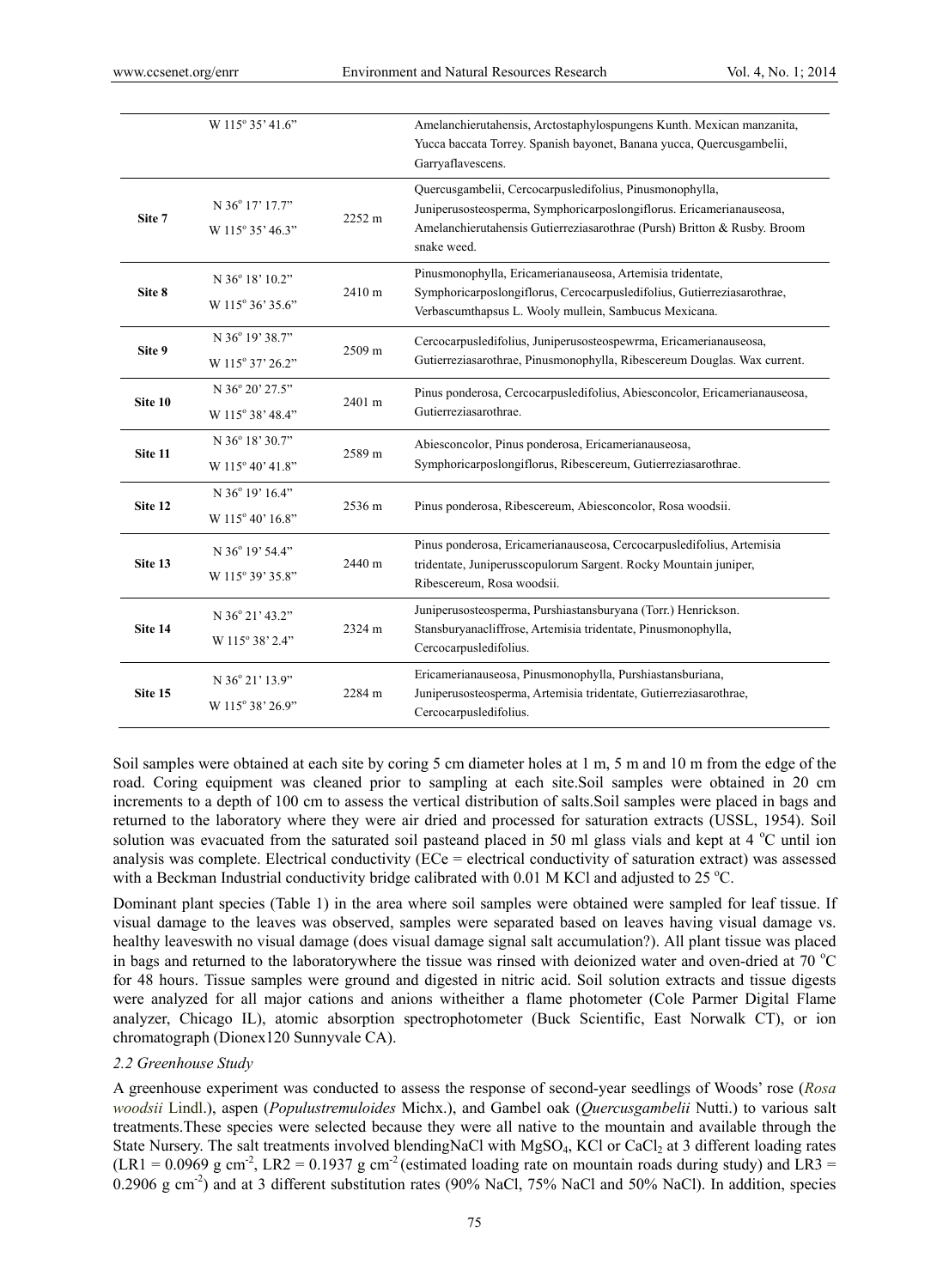were also subjected to treatments of pure NaCl (LR1, LR2 and LR3) and zero salt additions (controls). Only in the case of  $MgSO<sub>4</sub>$  was the weight of salt adjusted for its state of hydration (heptahydrate). All treatments had 3 replicates.

Soil (sandy loam texture) for the seedling growing medium was acquired from the Mt. Charleston areanear the NDOT operations facility located at a lower elevation than the monitoring sites. Soil was packed in 9.5 L (2.5 gallon) nursery containers. Soils were then leached with deionized water prior to planting and maintained with deionized water throughout the late fall period. Salt was applied in 4 equal applications during the winter period (December, January and February) and irrigated with deionized water to simulate precipitation.

All plants were without leaves during the winter period. After the February application, weekly irrigations continued until the experiment was terminated in June. Irrigation amounts were based on historical rainfall amounts recorded in the Mt. Charleston area (NOAA, Dec-Maytotal, 39.3 cm). However, to avoid soil moisture deficit conditions, we applied water at approximately 1.5 times the historical rainfall amount (60 cm total at 10 cm per month) to compensate for the increased environmental demand under the greenhouse conditions compared to that at the higher elevation mountain locations. Weekly soil moisture content measurements (time domain reflectometry, Delta T Devices, Cambridge UK) in the 0-5 cm surface soil revealed that such an approach minimized soil moisture deficit conditions during the experimental period. Soil drainage occurred from all containers. No adjustments in irrigation were made based on species. Greenhouse temperatures during the growing period were maintained between 10  $^{\circ}$ C at night and 32  $^{\circ}$ C during the day. Date of leaf initiation was documented for all plants. Plants were monitored on a bimonthly basis for chlorophyll status using a Minolta Spad 502 chlorophyll meter (transmittance at 650 and 940 nm). At the June harvest, leaf dry weight and tissue ion content were assessed. Soil was screened and sampled from each container after plant harvesting. Soil saturation extracts generated soil solution that was used to assess electrical conductivity and all major cations and anions.

Data were analyzed using general descriptive statistics, Analysis of Variance (ANOVA), linear regression, and backward stepwise regression analysis to determine the statistical significance of experimental results. All tests were conducted using SigmaStat (Sigma Plot Version 11.0, Systat software). Terms were deleted in the backward regression analysis when p values for the t-test exceeded 0.05. To eliminate the possibility of multicollinearity, parameters were included only if variance inflation factors were  $\leq 2$  and the sum of these factors was  $\leq 10$ (SigmaStat).

## **3. Results**

# *3.1 Field Study*

Sites along all three state highways ranged in elevation (2075 to 2589 m). Aspect, slope, and field-inspected soil type also varied, which led to variation in species composition at the 15 sites. Most of the species were found at three or fewer sites (Table 1) with the exception ofpinyon pine (5 sites), ponderosa pine (8 sites) and mountain mahogany (11 sites). Based on records obtained from NDOT, the average amount of salt (rock salt~NaCl) applied to each of the state highways during the winter period of this study was  $255 \pm 14$  tons.

Soil salinity wasassessed at the 15 roadside locations with depth and distance from the road (Figure 1). At the majority of sites, the soils were extremely rocky with a loamy sand to sandy loam textural component. Internal drainage appeared to be unimpaired. Soil salinity was highest at the one-meter sampling locations. ANOVAs revealed significant separation ( $p < 0.05$ ) between the 1 m site and the 5 and 10 m sites when comparing soil salinity at each depth increment (Table 2). This was especially true at the 80-100 cm increment where the 1 m locations averaged 11.5 dSm<sup>-1</sup> compared to the 5 m and 10 m locations, which averaged 1.5 and 1.9 dSm<sup>-1</sup> respectively. A fully salinized profile was noted at site 2-1 (site-location), whereas at 3-1, 5-1, 7-1, 10-1, 12-1, 13-1 and 15-1, soil salinity ( $EC_e$ ) increased with depth, reaching values approaching 40 dSm<sup>-1</sup>in the 80-100 cm depth at site 5-1.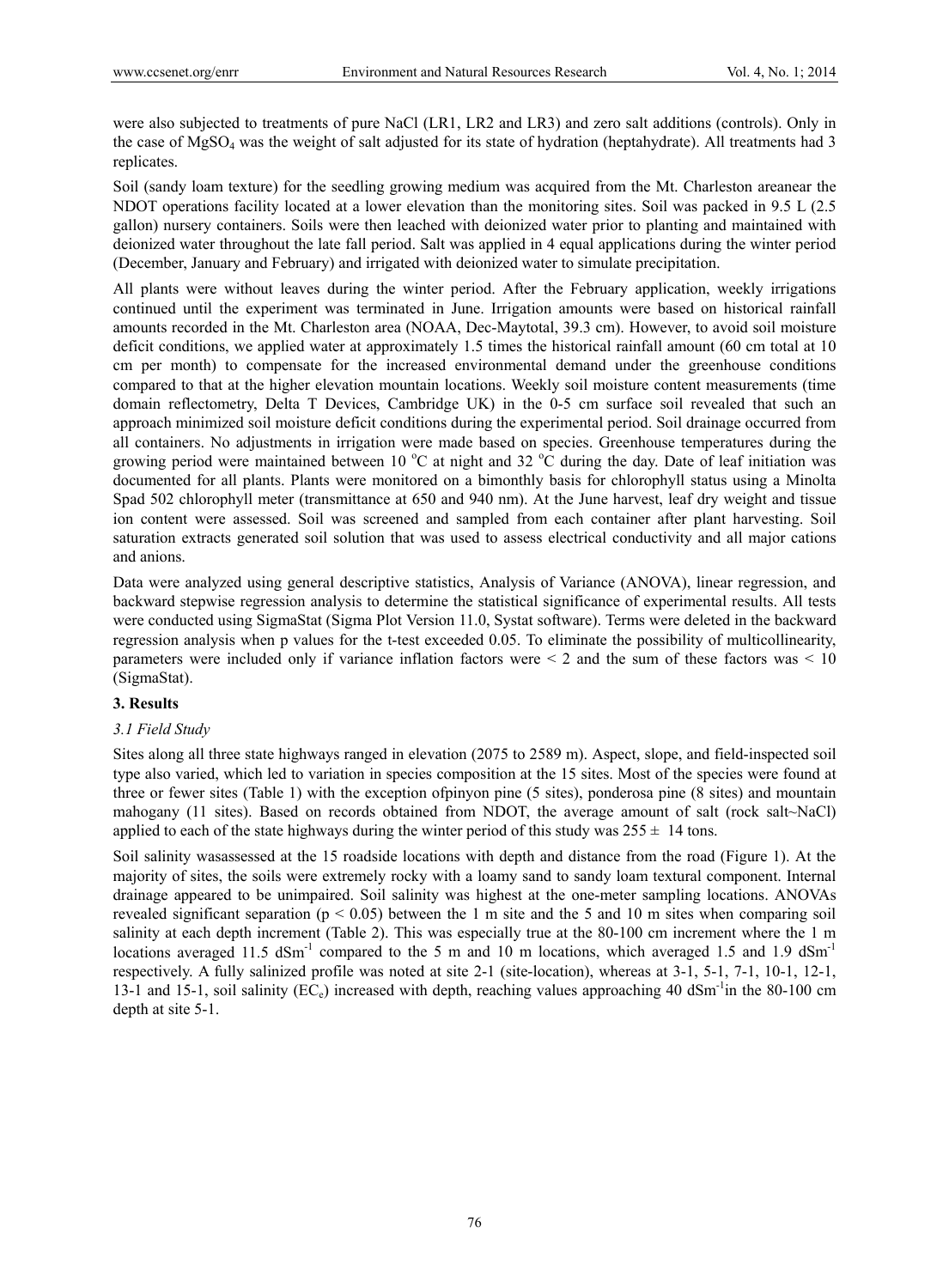

Figure 1. Soil salinity ( $EC_e$  dSm<sup>-1</sup>) as a function of site location (15), distance from the road (m) and depth (0-20, 20-40, 40-60, 60-80 and 80-100 cm) for State Highways 156, 157 and 158 in the Mount Charleston area of southern Nevada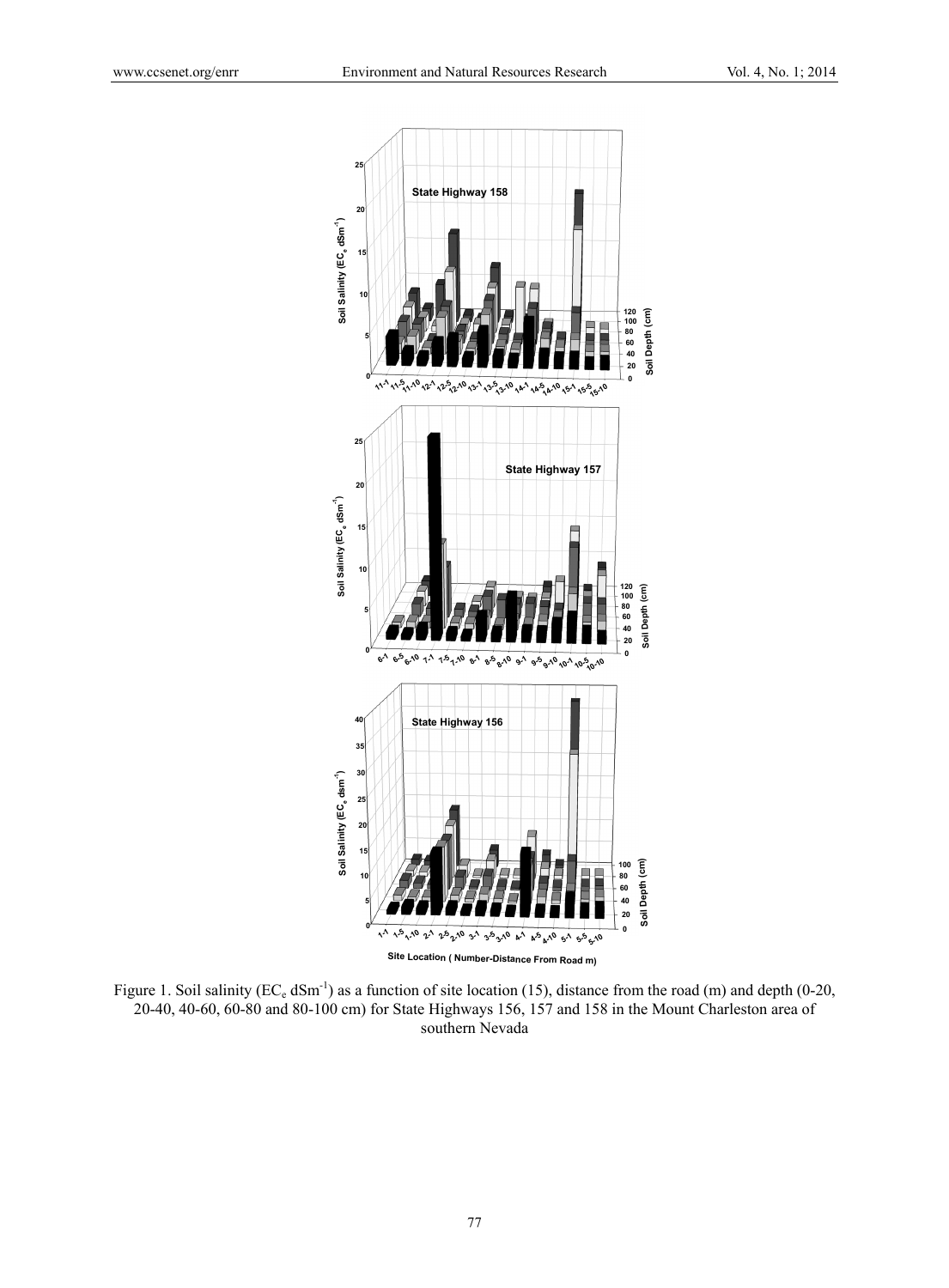| Soil Depth (cm) | Distance From Road (m) |            |                   |  |  |  |
|-----------------|------------------------|------------|-------------------|--|--|--|
|                 |                        | 5          | 10                |  |  |  |
| $0 - 20$        | $5.88^{a}$             | $1.42^{b}$ | $1.46^{b}$        |  |  |  |
| $20 - 40$       | $3.94$ <sup>a</sup>    | $1.25^{b}$ | 1.00 <sup>b</sup> |  |  |  |
| $40 - 60$       | 5.19 <sup>a</sup>      | $1.67^b$   | $0.97^{\rm b}$    |  |  |  |
| 60-80           | $8.04^{\rm a}$         | $1.18^{b}$ | $1.65^{\rm b}$    |  |  |  |
| 80-100          | $11.51^a$              | $1.53^{b}$ | 1.88 <sup>b</sup> |  |  |  |

Table 2. Average electrical conductivity  $(dSm^{-1})$  in soil saturation extracts based on soil depth and distance from road for all 15 site locations

Values at each depth followed with different letters are significantly different at the p < 0.05 level.

All plants have different salt tolerance levels with different thresholds that have to be exceeded before noticeable physiological response is observed (Maas & Hoffman, 1977). General listings exist at many web sites, often associated with University-based Cooperative Extension programming. Aspen is listed as asalt-sensitive species, Woods' rose as moderately sensitive, and Gambel oak as possessing moderate salt tolerance (Utah State University, www.treebrowser.org; Montana State University, http://waterquality.montana.edu; Minnesota tree care advocate, www.mntca.org/populus-tremuloides-quaking aspen). As such, we selected electrical conductivity values in the saturation extract of 4  $dSm^{-1}$  and 2  $dSm^{-1}$  to evaluate the extent of salt build up at all of the sites with depth. The percentage of samples exceeding the 4 dSm<sup>-1</sup> value ranged from a low of 13% in the 0-20 and 20-40 cm increments to 33% in the 80-100 cm increments. The percentage of samples exceeding the 2 dSm-1 value ranged from a low of 22% in the 20-40 cm increments to 50% in the 80-100 cm increments.

Leaf samples were collected from the dominant species at each site and separated based on the presence of foliar damage. However, it should be noted that plant sampling rarely occurred in direct proximity to soil sampling locations, which were fixed at 1, 5 and 10 m along a perpendicular transect from the edge of the road, and only in a few locations did vegetation even exist at the 1m roadside locations. As such, no direct correlations existed between EC<sub>e</sub> values or ion concentrations in the soil and specific ions in the tissue ( $p > 0.05$ ). This lack of correlation may have directly resulted from the lack of paired sampling, but it may also have been associated with timing as salts were typically found elevated at deeper depths, which suggests that salt pulses may have already moved deeper by the September sampling. Whether or not correlations would have existed if sampling had occurred earlier in spring after the last snowmelt would be worthy of future research.

Tissue ion analysis, sorted by the presence of foliar damage, is reported for the major species sampled at the 15 locations in Table 3. ANOVAs comparing tissue ion percentages based on those species which had both adamaged vs. healthy tissue classification, revealed significant differences ( $p < 0.05$ ) for Na (higher in damaged tissue) in ponderosa pine,pinyon pine, and when all species were combined. Chloride was found to be significantly elevated in damaged tissue in ponderosa pine,mountain mahogany, pinyon pine, and when all species were combined. K was found to be statistically lower in damaged tissue in ponderosa pine and pinyon pine.Whereas Ca was elevated in damaged tissue of ponderosa pine, and SO4 was elevated in damaged tissue of Woods rose. The fact that many species showed no statistical separation in tissue ion concentrations based on a damaged vs. healthy classification suggests that a visual assessment might not always be a reliable indicator of salt accumulation for every species at these mountain locations and also suggests that each response will be species dependent. In Figure 2, percentClin the tissue of leavesis plotted as a function of percent Na, with highly significant linear correlations ( $p < 0.001$ ) for ponderosa pine, mountain mahogany, and Woods' rose. In both ponderosa pine and mountain mahogany, when Na exceeded 1%, Cl increased, often found in excess of 0.5%. Direct correlations between %Na and %Cl suggest a direct linkage to the NaCl applied as deicing salt at these high-elevation montane forest sites. In the case of ponderosa pine, the ratio of %Na to %K separated (p < 0.001) based on a damaged vs. healthy tissue classification with some ratios in excess of 300 in plants showing visual damage. No correlations were found between ion concentrations in the plant tissue and ion concentrations found in the soil saturation extracts ( $p > 0.05$ ), as such, ionic concentrations in the soil were not reported.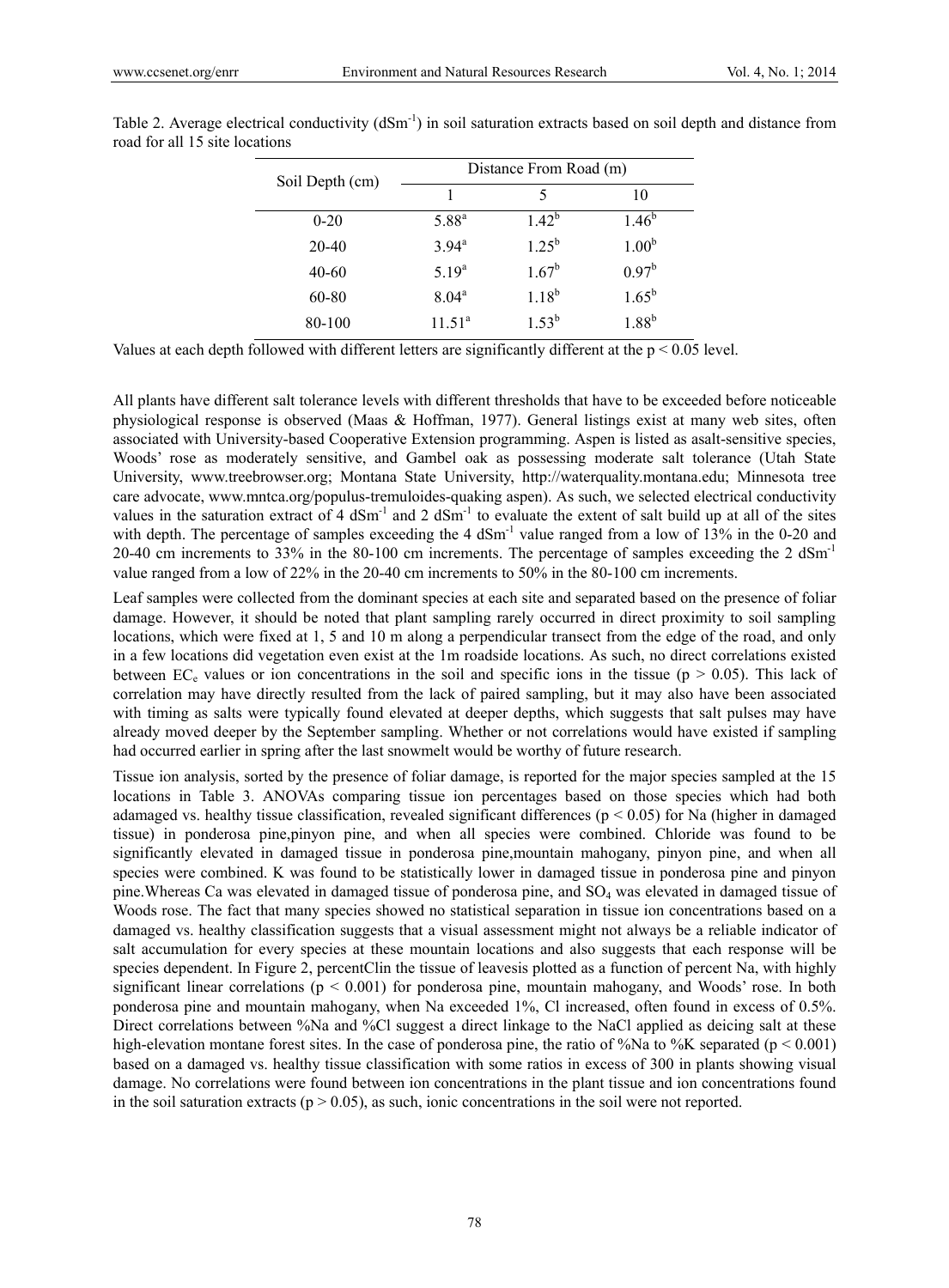| Species        | <b>Status</b> | Na $%$            | K%                | $Mg\%$            | Ca %              | Cl%               | $SO_4\%$          |
|----------------|---------------|-------------------|-------------------|-------------------|-------------------|-------------------|-------------------|
| Ponderosa Pine | Healthy       | $0.43^{\rm a}$    | $0.16^a$          | $0.16^a$          | $0.48^{a}$        | $0.27^{\rm a}$    | 2.16 <sup>a</sup> |
|                | Damaged       | $2.28^{b}$        | $0.05^{\rm b}$    | $0.13^a$          | $0.67^{\rm b}$    | $0.83^{b}$        | 2.41 <sup>a</sup> |
|                | Healthy       | $0.45^{\text{a}}$ | $0.33^{a}$        | $0.18^{a}$        | 1.37 <sup>a</sup> | $0.27^{\rm a}$    | $5.84^{a}$        |
| Mt. Mahogany   | Damaged       | 1.07 <sup>a</sup> | $0.44^a$          | $0.18^{a}$        | 1.53 <sup>a</sup> | $0.57^{\rm b}$    | $7.12^a$          |
|                | Healthy       | $0.32^a$          | $0.34^{a}$        | $0.15^a$          | 0.80 <sup>a</sup> | $0.13^a$          | $1.66^a$          |
| Pinyon Pine    | Damaged       | $3.25^{b}$        | $0.03^{b}$        | $0.16^a$          | $1.14^{a}$        | $0.81^{b}$        | 2.41 <sup>a</sup> |
|                | Healthy       | $0.27^{\rm a}$    | $0.71^{\rm a}$    | 0.26 <sup>a</sup> | 1.80 <sup>a</sup> | $0.21^{a}$        | $2.50^{\rm a}$    |
| Woods Rose     | Damaged       | $0.42^{\rm a}$    | $0.59^{a}$        | $0.25^{\rm a}$    | $1.53^{a}$        | $0.37^{a}$        | $3.59^{b}$        |
|                | Healthy       | $0.56^{\circ}$    | $0.34^{a}$        | 0.20 <sup>a</sup> | $2.74^{a}$        | $0.65^{\rm a}$    | $2.73^{a}$        |
| White Fir      | Damaged       | $0.48^{a}$        | $0.22^a$          | $0.25^{\rm a}$    | $2.30^{a}$        | $0.14^{a}$        | $2.93^{a}$        |
|                | Healthy       | $0.40^{\rm a}$    | 0.90 <sup>a</sup> | $0.22^a$          | 1.79 <sup>a</sup> | $0.75^{\rm a}$    | 1.50 <sup>a</sup> |
| Aspen          | Damaged       | $0.47^{\rm a}$    | $0.77^{\rm a}$    | $0.24^{\rm a}$    | $1.39^{a}$        | 1.09 <sup>a</sup> | 1.76 <sup>a</sup> |
|                | Healthy       | $0.79^{a}$        | 0.61 <sup>a</sup> | 0.30 <sup>a</sup> | 1.07 <sup>a</sup> | $0.37^{a}$        | $3.29^{a}$        |
| Gambel Oak     | Damaged       | $0.62^{\rm a}$    | $0.89^{a}$        | $0.31^{a}$        | $2.35^{a}$        | $0.43^{\rm a}$    | $1.85^{\rm a}$    |
|                | Healthy       | $0.33^{a}$        | $0.89^{a}$        | $0.29^{a}$        | 1.51 <sup>a</sup> | $0.50^{\rm a}$    | $2.88^{a}$        |
| All Species *  | Damaged       | $1.14^{b}$        | 0.89 <sup>a</sup> | $0.29^{a}$        | $1.65^a$          | $0.87^{b}$        | $3.39^{a}$        |

Table 3. Tissue ion concentration (%) of major species located at 15 locations on Mt. Charleston. ANOVA conducted on species with healthy vs. damaged tissue as well as a combination of all species

Concentrations followed by different letters signify significant differences ( $p < 0.05$ ) when comparing healthy vs. damaged tissue.

\* Other species included; Cliffrose, Utah juniper, Ribes, Service Berry, Rabbitbrush, Manzanita, Garrya, Indian Hemp.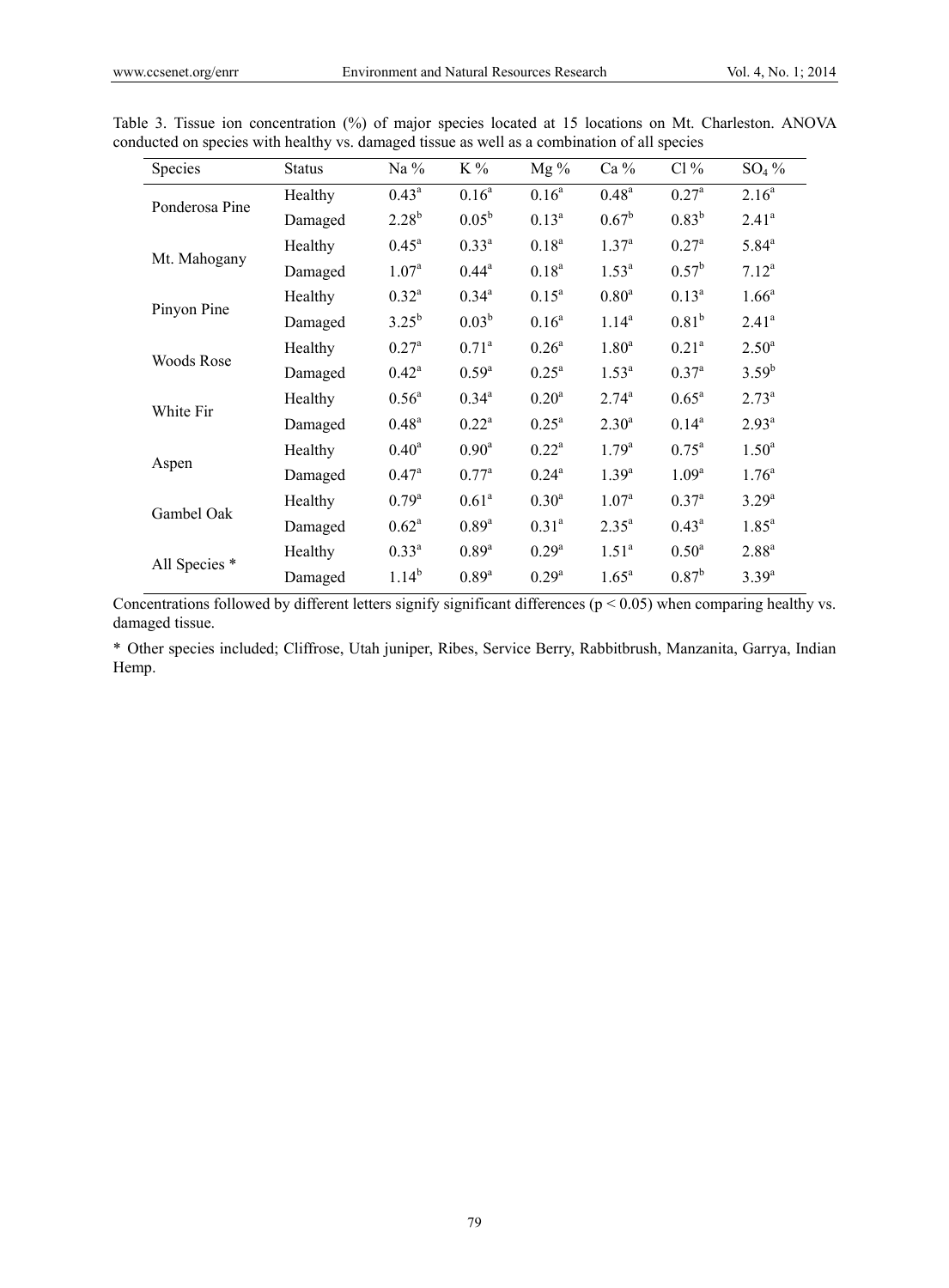

Figure 2. Percent chloride (Cl) as a function of percent sodium (Na) in the leaves or needles of Ponderosa Pine, Mt. Mahogany and Woods' Rose. Tissue was separated based on the presence or lack of visual damage. Level of significance is denoted by \*, \*\* or \*\*\* which refers to p values of < 0.05, < 0.01 and < 0.001 respectively

Ions that are taken up but not required (Na) or required in small amounts (Cl), will often imbalance the uptake of other cations and anions (Grattan & Grieve, 1999). In Figure 3, this negative interaction is demonstrated for %SO<sub>4</sub> in ponderosa pine ( $p < 0.05$ ), %Mg in Woods' rose ( $p < 0.001$ ) and %SO<sub>4</sub> in white fir ( $p < 0.05$ ). Stepwise multiple regression analysis was used to assess these effects, and the results are summarized in Table 4.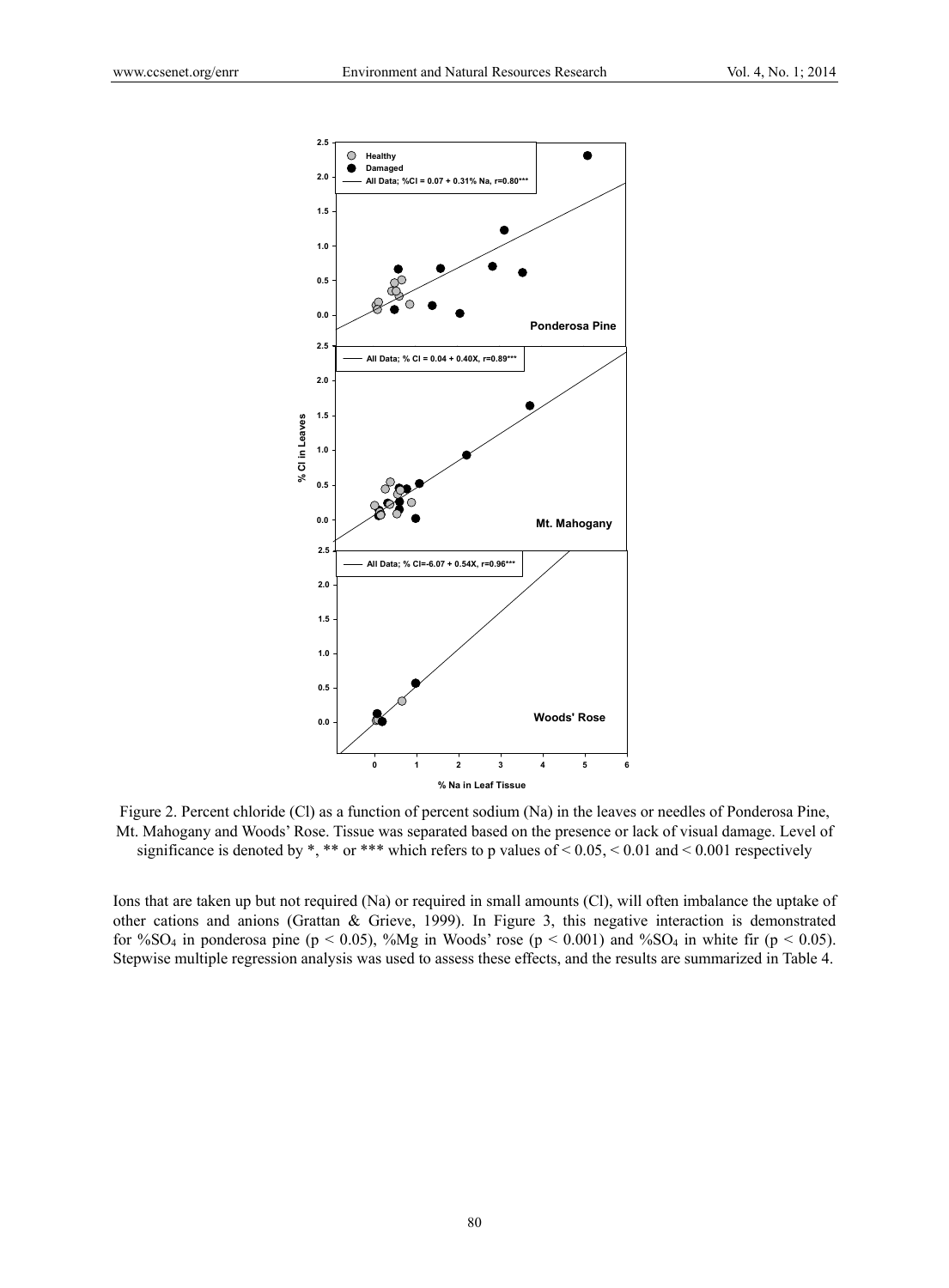

Figure 3. Ion interaction reported for White Fir (%SO4 vs. %Na), Woods' Rose (%Mg vs. %Cl) and Ponderosa Pine (% SO<sub>4</sub> vs. %Cl). Level of significance is denoted by \*, \*\* or \*\*\* which refers to p values of <  $0.05$ , <  $0.01$ and < 0.001 respectively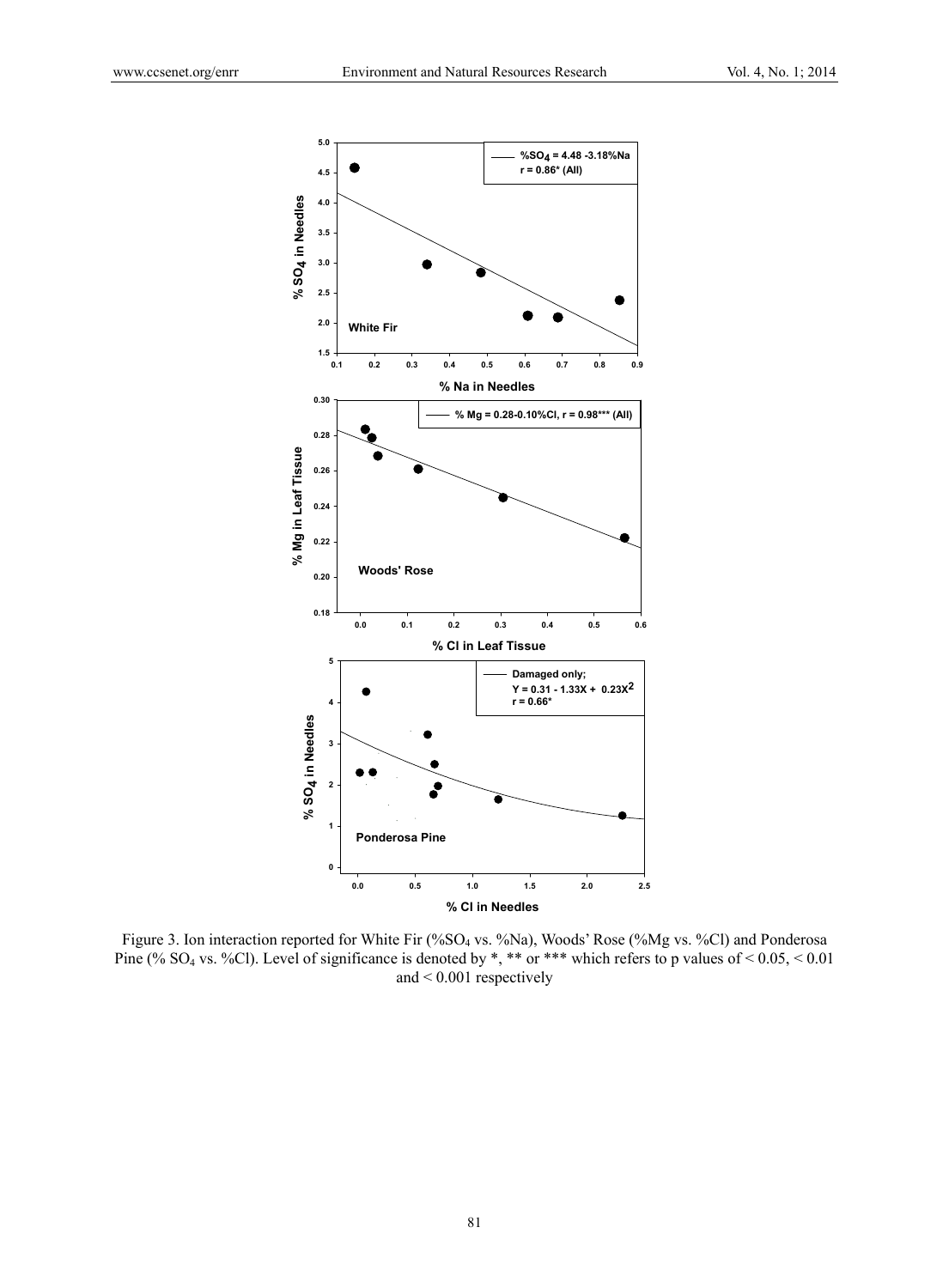| <b>All Species</b> |       |                                                                                                             |                                      |                  |
|--------------------|-------|-------------------------------------------------------------------------------------------------------------|--------------------------------------|------------------|
| Ion %              | $r^2$ | <b>Equation</b>                                                                                             | Ion % Increase or Decrease           | p-value          |
| Mg ↑               | 0.51  | $\%Mg = 0.181 - 0.0917 \, (\%Na) + 0.216 \, (\%Cl)$                                                         | $Cl \uparrow$<br>Na 1                | ${}< 0.001$      |
| $Cl \uparrow$      | 0.57  | $\%CI = -0.286 + 0.350 \left( \frac{\%}{\mathrm{Na}} \right) + 2.373 \left( \frac{\%}{\mathrm{Mg}} \right)$ | Na $\uparrow$<br>$Mg \uparrow$       | ${}< 0.001$      |
| Na $\uparrow$      | 0.34  | $\%Na = 0.888 - 2.799 \ (\%Mg) + 0.973 \ (\%Cl)$                                                            | $Cl \uparrow$<br>$Mg \downarrow$     | ${}< 0.001$      |
| White fir          |       |                                                                                                             |                                      |                  |
| $Mg \uparrow$      | 0.99  | $\%Mg = -0.0953 - 0.300 (\%CI) + 0.132 (\%SO_4)$                                                            | $Cl \downarrow$<br>$SO_4 \uparrow$   | ${}< 0.001$      |
| $Cl \uparrow$      | 0.95  | $\%CI = -0.305 -3.235 \left( \%Mg \right) + 0.426 \left( \%SO_4 \right)$                                    | $SO_4 \uparrow$<br>$Mg \downarrow$   | ${}_{0.01}$      |
| $SO_4$             | 0.99  | $\%SO4 = 0.732 + 7.571 \, (\%Mg) + 2.277 \, (\%Cl)$                                                         | $Mg \uparrow$<br>$Cl \uparrow$       | ${}< 0.001$      |
| Aspen              |       |                                                                                                             |                                      |                  |
| Mg                 | 0.62  | $\%Mg = 0.455 - 0.290$ (%K)                                                                                 | $K \downarrow$                       | ${}_{\leq 0.05}$ |
| $K \uparrow$       | 0.81  | $\%K = 0.516 - 2.984 \left( \%Mg \right) + 0.586 \left( \%SO_4 \right)$                                     | $SO_4 \uparrow$<br>$Mg \downarrow$   | ${}< 0.05$       |
| Pinyon pine        |       |                                                                                                             |                                      |                  |
| $Mg \uparrow$      | 0.67  | $\%$ Mg = 0.0898 + 0.0370 (%SO <sub>4</sub> )                                                               | $SO_4 \uparrow$                      | ${}_{0.05}$      |
| $Cl \uparrow$      | 0.86  | $\%Cl = -0.112 + 0.213 \left( \frac{6}{3} \text{Na} \right) + 0.225 \left( \frac{6}{3} \text{Ca} \right)$   | Na $\uparrow$<br>$Ca \uparrow$       | ${}_{0.01}$      |
| Na ↑               | 0.85  | $\%Na = 0.577 - 0.982$ (%Ca) + 4.178 (%Cl)                                                                  | $Ca \downarrow$<br>$Cl \uparrow$     | ${}_{0.05}$      |
| $SO_4 \uparrow$    | 0.67  | $\%$ SO <sub>4</sub> = -1.291 + 19.520 (%Mg)                                                                | $Mg \uparrow$                        | ${}_{\leq 0.05}$ |
| $Ca \uparrow$      | 0.67  | $\%Ca = 0.578 + 3.405$ (%Cl) - 0.759 (%Na)                                                                  | $Na \downarrow$<br>$Cl \uparrow$     | ${}_{0.05}$      |
| $K \uparrow$       | 0.62  | $\%K = 1.147 - 5.351$ (%Mg)                                                                                 | $Mg \downarrow$                      | ${}< 0.05$       |
| <b>Woods' Rose</b> |       |                                                                                                             |                                      |                  |
| $Mg \uparrow$      | 0.95  | $\%Mg = 0.278 - 0.102$ (%Cl)                                                                                | $Cl \downarrow$                      | ${}< 0.001$      |
| $Cl \uparrow$      | 0.98  | $\%CI = 1.633 + 0.225$ (%Na) - 5.896 (%Mg)                                                                  | $Mg \downarrow$<br>Na $\uparrow$     | ${}_{0.01}$      |
| Na ↑               | 0.90  | %Na = $-3.512 + 3.011$ (%Cl) + 12.773 (%Mg)                                                                 | $Mg \uparrow$<br>$Cl \uparrow$       | ${}_{0.01}$      |
| $K \uparrow$       | 0.84  | $\%K = 4.534 - 14.869$ (%Mg)                                                                                | $Mg \downarrow$                      | ${}_{0.01}$      |
| Ponderosa pine     |       |                                                                                                             |                                      |                  |
| $Mg \uparrow$      | 0.19  | $\%Mg = 0.0694 + 0.0297$ (%SO <sub>4</sub> )                                                                | $SO_4 \uparrow$                      | ${}_{0.05}$      |
| $Cl \uparrow$      | 0.62  | % Cl = $0.0654 + 0.309$ (%Na)                                                                               | Na $\uparrow$                        | ${}< 0.001$      |
| Na $\uparrow$      | 0.70  | $\%Na = 0.795 - 3.793$ (%K) + 2.077 (%Cl)                                                                   | KĮ<br>$Cl \uparrow$                  | ${}_{0.001}$     |
| $SO_4 \uparrow$    | 0.44  | $\%$ SO4 = 2.955 - 1.896 (%Cl) - 4.091 (%K)                                                                 | $Cl \downarrow$<br>Κ↓                | ${}_{0.01}$      |
| $K \uparrow$       | 0.47  | $\%K = 0.381 - 0.0351$ (%Na) - 0.0985 (%SO <sub>4</sub> )                                                   | $Na \downarrow$<br>$SO_4 \downarrow$ | ${}_{0.01}$      |
| Mountain mahogany  |       |                                                                                                             |                                      |                  |
| $Cl \uparrow$      | 0.79  | $\%CI = 0.0385 + 0.399$ (%Na)                                                                               | Na $\uparrow$                        | ${}_{0.001}$     |
| Na ↑               | 0.77  | $\%Na = 0.073 + 1.98$ (%Cl)                                                                                 | $Cl \uparrow$                        | ${}< 0.001$      |

Table 4. Backward stepwise regression analysis, assessing the interaction of tissue ion concentrations on specific ions (combined species and individual species)

If ion is not listed, no significant regression equation existed.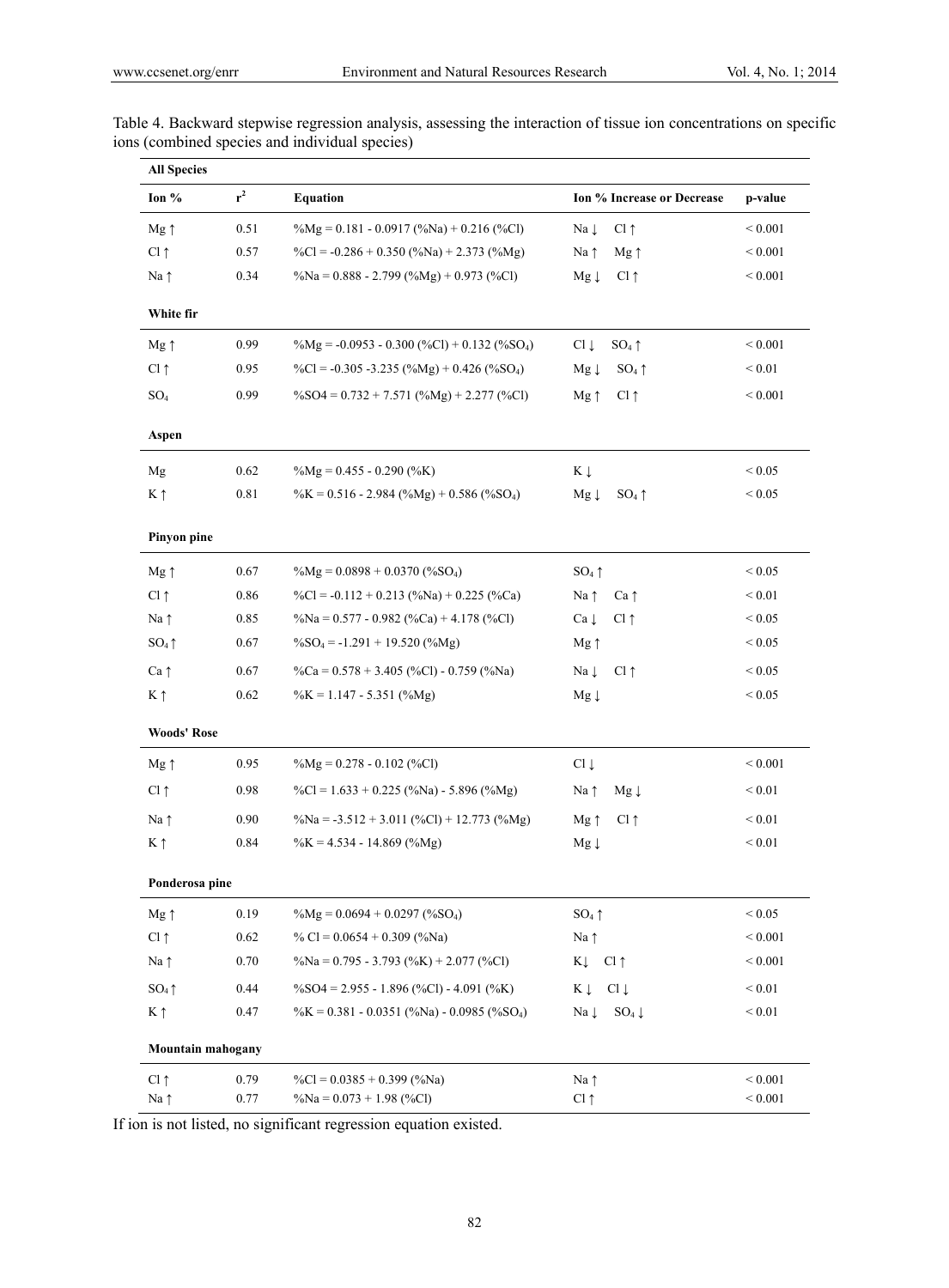When the analysis was conducted for each species separately, higher adjusted coefficients of determination were achieved describing a wider degree of ion interaction not revealed when all of the species were combined. For example, magnesium concentrations in the tissue of white fir increased as chloride concentrations decreased and sulfate concentrations increased ( $r^2$  = 0.99, p < 0.001), sodium concentrations increased in pinyonpine as calcium concentrations decreased and chloride concentrations increased ( $r^2$  = 0.85, p < 0.01), and chloride concentrations increased in Woods rose as sodium concentrations increased and magnesium concentrations decreased  $(r^2 = 0.98)$ ,  $p < 0.001$ ).

#### *3.2 Greenhouse Study*

All Aspen seedlings were either dead (99%) or in an extended state of dormancy at the end of the monitoring period (1%). Only two Aspen seedlings developed leaves, which quickly abscised during the experimental period. It should be noted that all aspen seedlings were fully leafed out and appeared healthy prior to the winter period. Oak seedlings experienced significant mortality and/or extended dormancy in both the KCl and CaCl<sub>2</sub> treatments. In the case of the MgSO4 treatment, the majority of oak seedlings leafed out and maintained leaves throughout the experimental period, but loss of replication prevented the use of ANOVA. Therefore, only stepwise regression analysis was used to analyze data when all oak seedlings were pooled together (MgSO<sub>4</sub> treatment).

Survivability, assessed by evaluating the vascular tissue of the main trunk/branches at harvest, revealed that the loading rate and not the type of salt or salt composition was controlling survivability in oak ( $r^2 = 0.21$ , p = 0.01). Whereas themajority of Woods roseseedlings at the LR1 level under all salt treatments leafed out and kept leaves for the entire experimental period, and seedling mortality only occurred at the higher loading rates (LR2, LR3). Survivability in Woods' rose was described based on loading rate and salt mixing levels  $(r^2 = 0.39, p = 0.001)$ . Although full data setswere not obtained for the higher loading rates, ANOVA was possible at the LR1 level.

### 3.2.1 Oak

Soil salinity (EC<sub>c</sub>) at harvest in the salt treatments of oak separated based on the specific salt mixed with NaCl  $(MgSO_4 8.95 dSm<sup>-1</sup>, CaCl<sub>2</sub> 11.92 dSm<sup>-1</sup>$  and KCl 16.44 dSm<sup>-1</sup>, p < 0.001) and loading rate (LR1; 9.24 dSm<sup>-1</sup>, LR2; 12.57 dSm<sup>-1</sup> and LR3; 15.50 dSm<sup>-1</sup>, p < 0.001). These values were not statistically different from the LR1, LR2 and LR3 of the 100% NaCl but they were significantly higher than the control soil (4.26 dSm<sup>-1</sup>). No separation in EC-occurred based on % salt mix with NaCl  $(90\%, 75\% \text{ or } 50\%)$ . No statistical relationships existed between soil salinity and plant physiological measurements in oak ( $p > 0.05$ ).

The concentration of each ion in oak was regressed against all other ions to evaluate both positive and negative interactions (Table 5). Eighty seven percent of the variability in Cl in oak leaves could be described by knowing both the Na and the K concentrations in the leaf tissue, with both ions increasing as theCl increased (% $Cl = -1.01$ ) +3.46% Na + 2.57% K,  $r^2$  = 0.87, p < 0.001), whereas the concentration of Na andK were both described solely by Cl with both increasing as the Cl concentration increased ( $r^2$  = 0.82 p < 0.001 and  $r^2$  = 0.58 p < 0.001, respectively). As the % Na and %Cl increased with the addition of deicing salts (MgSO<sub>4</sub> only evaluated in the case of oak), K elevated significantly compared to the other major cations, Ca and Mg. Control plants receiving no additional salts maintained extremely low concentrations of both Na  $(0.02\%)$  and Cl  $(0.04\%)$ . As the MgSO<sub>4</sub> in the salt mix increased,  $SO_4$  increased in the leaves (% $SO_4 = 4.30$  -0.018 % NaCl - 1.56 % K,  $r^2 = 0.54$ , p < 0.001), reflecting the shift from Cl to  $SO_4$  availability. Ca and Mg were both weakly correlated ( $r^2$  = 0.23, p < 0.05) with each other. However, onlyCa concentrations in the soil were found to be related toleaf tissue ion concentrations, revealing a decreasing curvilinear relationship ( $r^2$  = 0.42, p < 0.05). In no cases involving oak did the regression equations accept either the NaCl % or the loading rate to describe any of the leaf level tissue ion concentrations.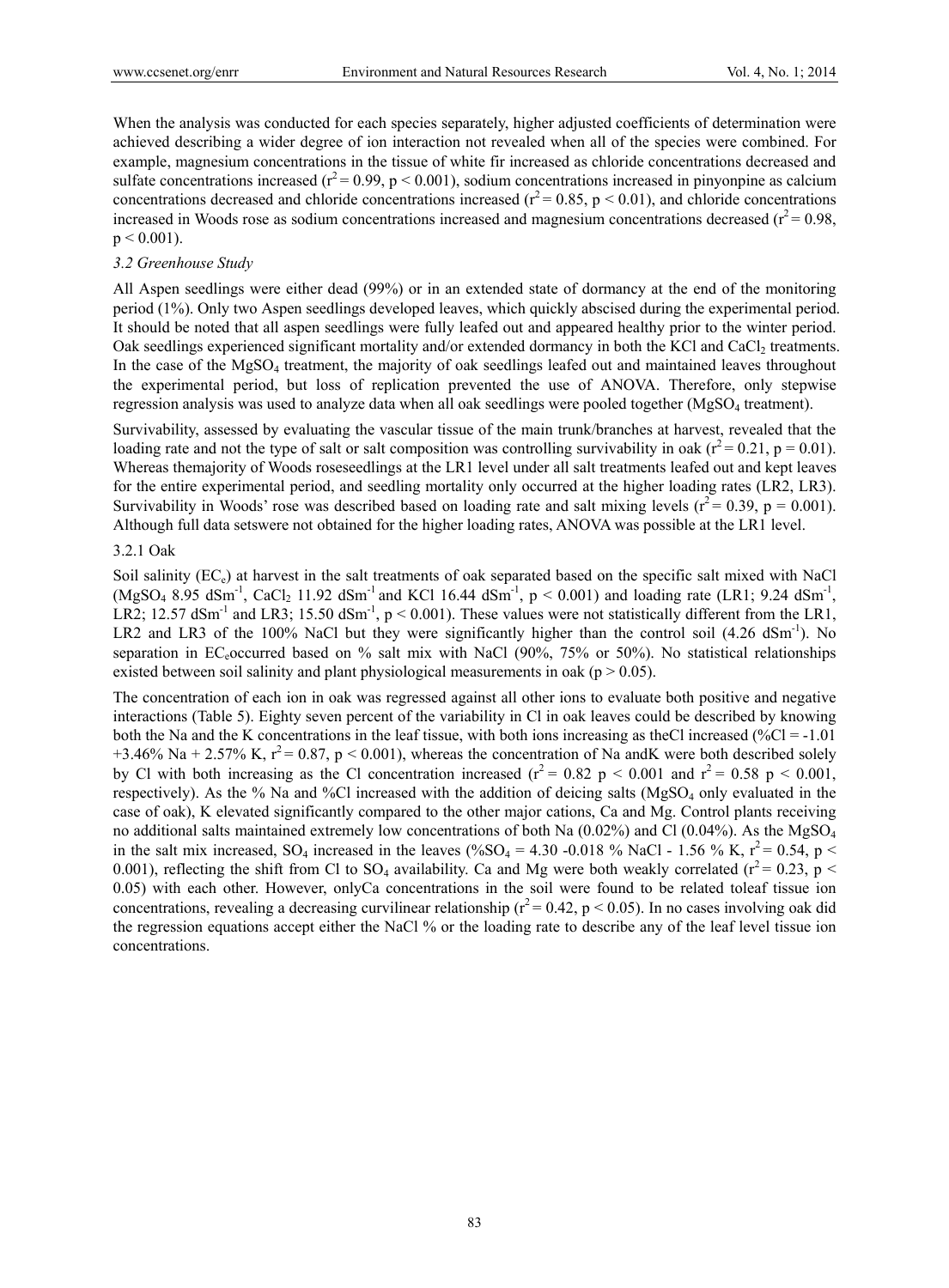| <b>Woods' Rose</b> |       |                                                                        |                                                   |         |
|--------------------|-------|------------------------------------------------------------------------|---------------------------------------------------|---------|
| Ion $(\% )$        | $r^2$ | <b>Equation</b>                                                        | <b>Ion Increase or Decrease</b>                   | p-value |
| $Mg \uparrow$      | 0.62  | $\%Mg = 0.181 + 0.167$ (%Ca)                                           | $Ca \uparrow$                                     | < 0.001 |
| Na $\uparrow$      | 0.78  | $\%Na = 1.394 - 0.544$ (%Ca) + 0.149 (%Cl)                             | $Cl \uparrow$<br>$Ca \downarrow$                  | < 0.001 |
| $SO_4 \uparrow$    | 0.65  | $\%SO_4 = 1.667 - 0.0086$ (%NaCl) + 0.201 (%Ca)                        | $Ca \uparrow$<br>NaCl ↓                           | < 0.001 |
| $Cl \uparrow$      | 0.65  | $\%CI = -5.803 + 2.40$ (LR) + 0.0969 (%NaCl)                           | NaCl $\uparrow$<br>$LR \uparrow$                  | < 0.001 |
| $K \uparrow$       | 0.41  | $\%K = -0.667 + 0.176$ (LR) + 0.0060 (%NaCl) + 0.376 (%Mg)             | $LR \uparrow$<br>NaCl $\uparrow$<br>$Mg \uparrow$ | < 0.001 |
| $Ca \uparrow$      | 0.28  | $\%Ca = 1.136 - 0.460\,(^{\circ}\%Na) + 2.369\,(^{\circ}\%Mg)$         | $Na \downarrow$<br>$Mg \uparrow$                  | < 0.001 |
|                    |       |                                                                        |                                                   |         |
| Oak                |       | <b>MgSO<sub>4</sub></b> and Control                                    |                                                   |         |
| Ion $(\% )$        | $r^2$ | <b>Equation</b>                                                        | <b>Ion Increase or Decrease</b>                   | p-value |
| $Cl \uparrow$      | 0.87  | $\%CI = -1.012 + 3.457 \left( \%Na \right) + 2.565 \left( \%K \right)$ | $Na \uparrow K \uparrow$                          | < 0.001 |
| $SO_4 \uparrow$    | 0.54  | $\%SO_4 = 4.298 - 0.0182$ (%NaCl) – 1.555 (%K)                         | NaCl ↓<br>Κļ                                      | < 0.01  |
| $Ca \uparrow$      | 0.23  | $\%Ca = 0.182 + 2.342 \, (\%Mg)$                                       | $Mg \uparrow$                                     | < 0.05  |
| $Mg \uparrow$      | 0.23  | $\%$ Mg = 0.175 + 0.124 (%Ca)                                          | $Ca \uparrow$                                     | < 0.05  |
| $K \uparrow$       | 0.58  | $\%K = 0.479 + 0.100$ (%Cl)                                            | $Cl \uparrow$                                     | < 0.001 |

Table 5. Backward stepwise regression analysis, assessing the interaction of tissue ion concentrations on other ion concentrations, sodium chloride percentage (%NaCl) in the salt mix and the loading rate (LR)

Tissue ion concentration in the leaves reflect the interaction of the total ion and biomass accumulation. In the greenhouse experiment, we analyzed only the leaf tissue, but we recognize that roots and shoots would also accumulate ions that could possibly shift fundamental relationships between ions in the leaf tissue. We also only sampled at the final harvest but realizethat the concentrations of many ions will vary over time (Lumis et al., 1976). In Table 6, we evaluated the relationships between %ions in the leaf tissue and also the total ion accumulation (mg) in the leaves at harvest. Higher significant correlations were found when the relationships were based on total ion accumulation (mg) in the leaves (5 out of 5 comparisons). In particular, the relationship between total ion accumulation of Mg and  $SO_4$  in the leaves had anrvalue of 0.95 compared to 0.67 based on the ion concentration. The relationship between total ion content (mg) of Ca and Mg, which was weakly correlated based on concentration, was highly correlated based on ion content (mg,  $r = 0.85***$ ) indicating that small unsynchronized shifts in leaf weight and ion accumulation can have a significant impact on ion concentration and subsequent correlations.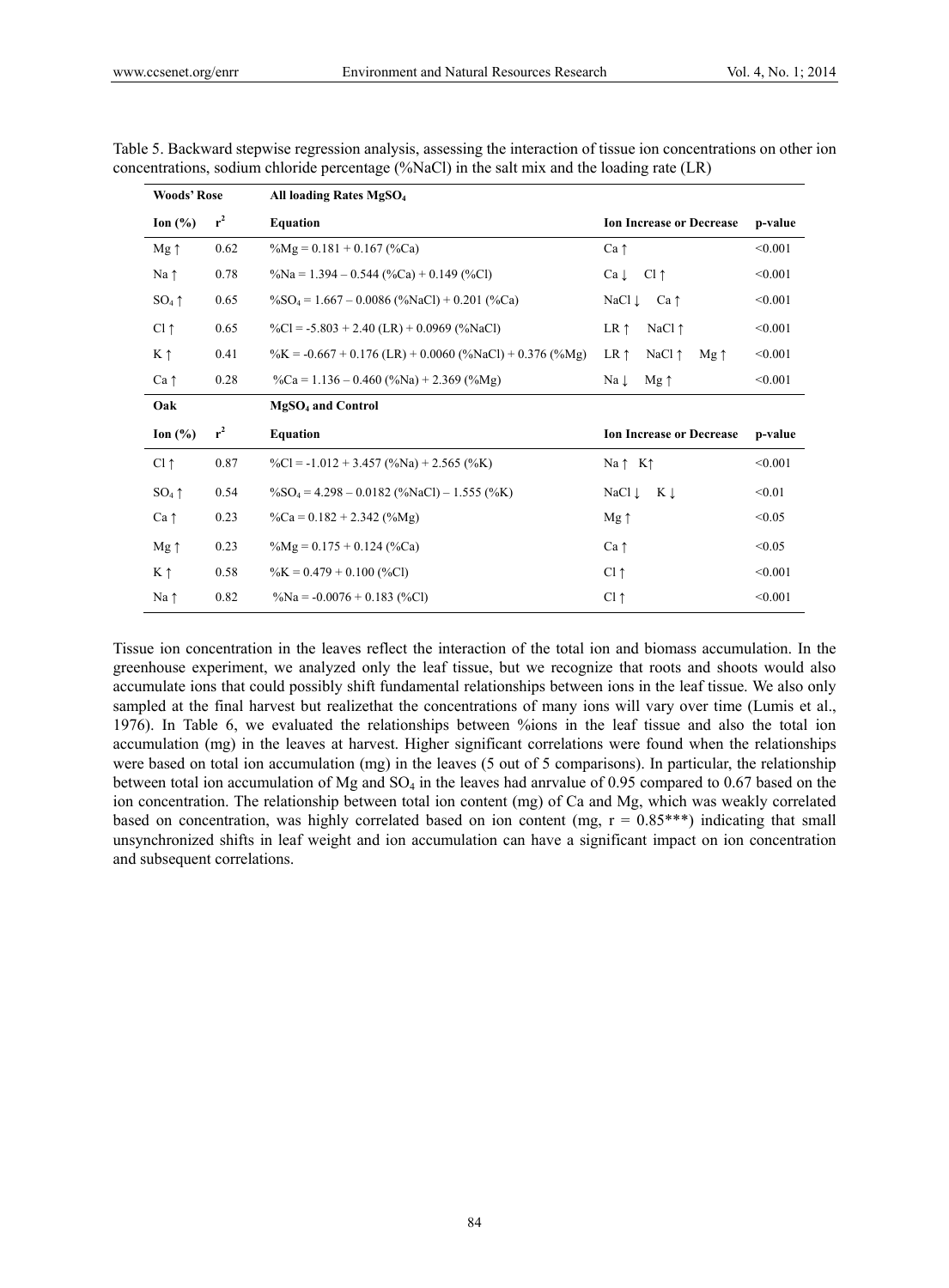| Table 6. Linear regression results (correlation coefficients - r) for leaf tissue ion concentration $(\%)$ and total leaf |
|---------------------------------------------------------------------------------------------------------------------------|
| ion accumulation (mg) for Woods' rose and oak where at least one correlation assessing the tissue ion status was          |
| significant at the $p < 0.05$ level                                                                                       |

| <b>Species</b> | <b>Other Salt</b><br><b>Addition</b> | X-Axis         | Y-Axis          | r for<br>$%$ Ion | p-value<br>for % Ion | r for Ion<br><b>Accumulation</b> (mg) | p-Value for Ion<br>Accumulation |
|----------------|--------------------------------------|----------------|-----------------|------------------|----------------------|---------------------------------------|---------------------------------|
| Oak            | MgSO <sub>4</sub>                    | $\rm K$        | Mg              | 0.41             | $_{\rm NS}$          | 0.79                                  | 0.01                            |
| Oak            | MgSO <sub>4</sub>                    | $\rm K$        | $SO_4$          | 0.63             | 0.05                 | 0.71                                  | 0.01                            |
| Oak            | MgSO <sub>4</sub>                    | Mg             | Ca              | 0.57             | 0.05                 | 0.85                                  | 0.001                           |
| Oak            | MgSO <sub>4</sub>                    | Mg             | $SO_4$          | 0.67             | 0.05                 | 0.95                                  | 0.001                           |
| Oak            | MgSO <sub>4</sub>                    | Ca             | $SO_4$          | 0.37             | $_{\rm NS}$          | 0.82                                  | 0.001                           |
| Woods' rose    | MgSO <sub>4</sub>                    | Na             | K               | 0.56             | 0.01                 | 0.71                                  | 0.001                           |
| Woods' rose    | MgSO <sub>4</sub>                    | Na             | Ca              | 0.72             | 0.001                | 0.10                                  | $_{\rm NS}$                     |
| Woods' rose    | MgSO <sub>4</sub>                    | Na             | Cl              | 0.78             | 0.001                | 0.83                                  | 0.001                           |
| Woods' rose    | MgSO <sub>4</sub>                    | Mg             | Ca              | 0.72             | 0.001                | 0.88                                  | 0.001                           |
| Woods' rose    | MgSO <sub>4</sub>                    | Mg             | $SO_4$          | 0.55             | 0.01                 | 0.88                                  | 0.001                           |
| Woods' rose    | MgSO <sub>4</sub>                    | Ca             | $SO_4$          | 0.69             | 0.001                | 0.88                                  | 0.001                           |
|                |                                      |                |                 |                  |                      |                                       |                                 |
| Woods' rose    | KCl                                  | Na             | Mg              | 0.28             | $_{\rm NS}$          | 0.77                                  | 0.001                           |
| Woods' rose    | KCl                                  | Na             | Ca              | 0.05             | $_{\rm NS}$          | 0.79                                  | 0.001                           |
| Woods' rose    | KCl                                  | Na             | Cl              | 0.30             | $_{\rm NS}$          | 0.82                                  | 0.001                           |
| Woods' rose    | KCl                                  | Na             | $SO_4$          | 0.27             | $_{\rm NS}$          | 0.83                                  | 0.001                           |
| Woods' rose    | KCl                                  | Cl             | K               | 0.79             | 0.001                | 0.86                                  | 0.001                           |
| Woods' rose    | KCl                                  | Cl             | Mg              | 0.24             | $_{\rm NS}$          | 0.97                                  | 0.001                           |
| Woods' rose    | KCl                                  | C <sub>1</sub> | Ca              | 0.54             | 0.05                 | 0.97                                  | 0.001                           |
| Woods' rose    | KCl                                  | Cl             | SO <sub>4</sub> | 0.09             | $_{\rm NS}$          | 0.87                                  | 0.001                           |
| Woods' rose    | KCl                                  | $\rm K$        | Mg              | 0.34             | $_{\rm NS}$          | 0.87                                  | 0.001                           |
| Woods' rose    | KCl                                  | $\bf K$        | Ca              | 0.35             | <b>NS</b>            | 0.81                                  | 0.001                           |
| Woods' rose    | KCl                                  | Mg             | Ca              | 0.64             | 0.01                 | 0.98                                  | 0.001                           |
| Woods' rose    | KCl                                  | Mg             | $SO_4$          | 0.18             | $_{\rm NS}$          | 0.92                                  | 0.001                           |
| Woods' rose    | KCl                                  | Ca             | $SO_4$          | 0.05             | $_{\rm NS}$          | 0.89                                  | 0.001                           |
| Woods' rose    | CaCl <sub>2</sub>                    | $\rm Na$       | Cl              | 0.88             | 0.001                | $0.80\,$                              | 0.001                           |
| Woods' rose    | CaCl <sub>2</sub>                    | Cl             | Ca              | 0.71             | 0.01                 | 0.09                                  | $_{\rm NS}$                     |
| Woods' rose    | CaCl <sub>2</sub>                    | Mg             | Ca              | 0.40             | <b>NS</b>            | 0.76                                  | 0.001                           |
| Woods' rose    | CaCl <sub>2</sub>                    | Mg             | $SO_4$          | 0.45             | <b>NS</b>            | 0.73                                  | 0.01                            |
| Woods' rose    | CaCl <sub>2</sub>                    | Ca             | $\mathrm{SO}_4$ | 0.54             | 0.05                 | 0.88                                  | 0.001                           |

The concentration of SO<sub>4</sub> in the leaves of oak revealed a strong linear relationship ( $r = 0.83$ ,  $p < 0.001$ ) with leaf weight at harvest (Figure 4), suggesting that higher  $SO<sub>4</sub>$  as substantiated by the control treatment would be associated with greater leaf growth. Increasing the  $SO_4$  to Cl ratio in the salt mix led to higher  $SO_4$  content in the leaves, which appears under the conditions of this experiment to be a good indicator of a more favorable ion composition for the growth of oak. In the MgSO<sub>4</sub> treatments,oak seedlings with elevated SO<sub>4</sub>concentration had higher spad measurements relative to the control (RelativeSpad =  $0.48 + 0.20 \% SO_4$ , r =  $0.89$ , p <  $0.001$ , Figure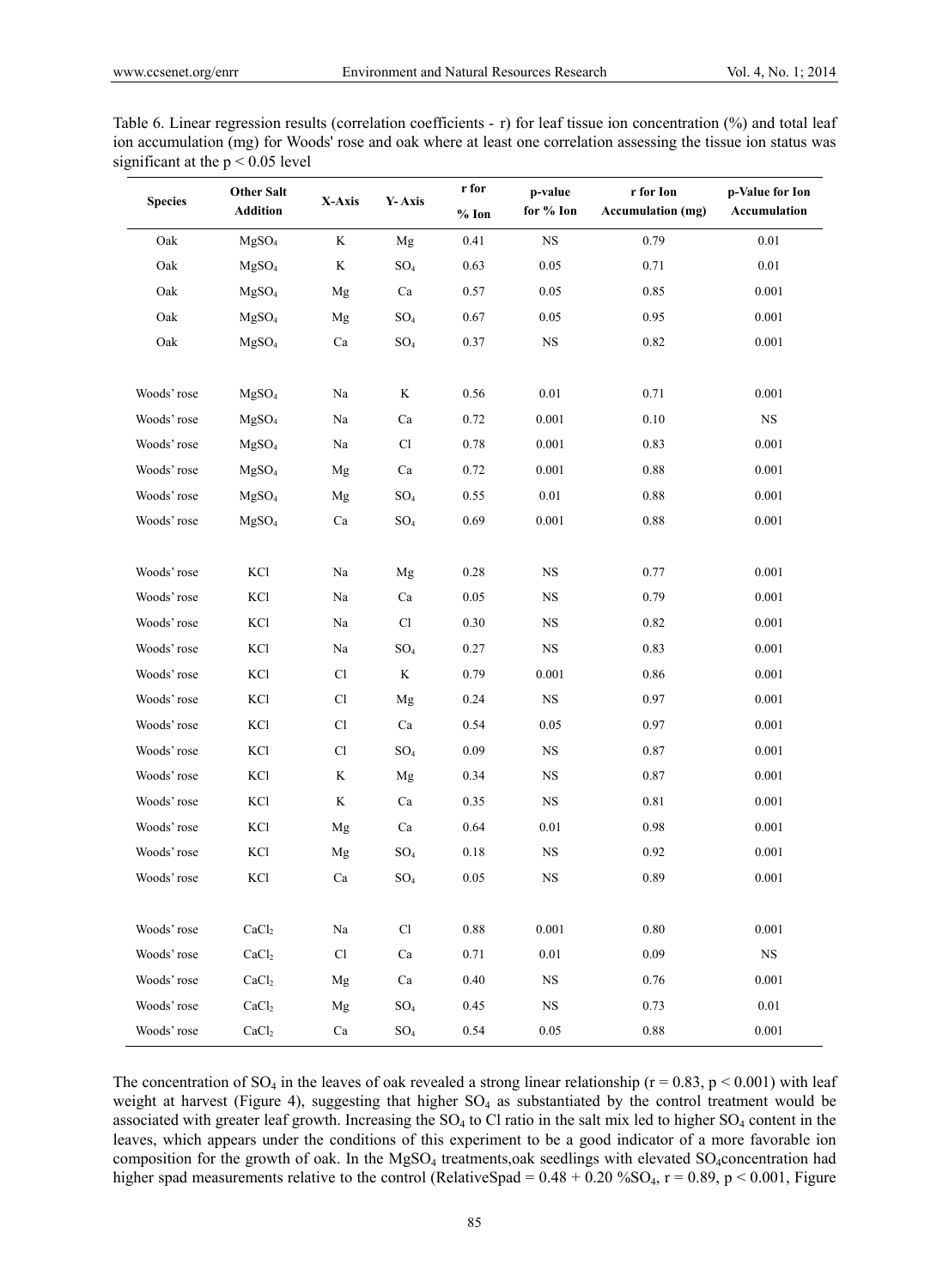4) and broke dormancy sooner (delay = 24.0 -6.65%SO<sub>4</sub>, r=0.65, p < 0.01, Figure 4). This suggests a lower level of stress on these seedlings as seedlings with 2.5% SO<sub>4</sub> at harvest broke dormancy 10 days sooner than those oak seedlings with only 1%  $SO_4$ . No other ions showed a correlation with bud break in oak (p  $> 0.05$ ).



Figure 4. Physiological response of Gambel Oak to MgSO4 treatments. Delay in bud break, spad readings relative to control and leaf weight at harvest as a function of SO<sub>4</sub> concentration in the leaf tissue. Level of significance is denoted by \*, \*\* or \*\*\* which refers to p values of  $\leq 0.05, \leq 0.01$  and  $\leq 0.001$  respectively

#### 3.2.2 Woods' Rose

Soil salinity  $(EC_e)$  at harvest in the salt treatments of Woods' rose revealed a significant salt type by load rate interaction ( $p < 0.001$ ). Statistical separation occurred at the higher load rates in the KCl and CaCl<sub>2</sub> treatments with no separation within  $MgSO_4$  treatments at all three load rates.  $EC_e$  in the  $MgSO_4$  treatments was not significantly different from the NaCl treatments (MgSO<sub>4</sub> 11.25, 11.40 and 11.96 dSm<sup>-1</sup> in the LR1,LR2 and LR3 treatments compared to 10.85, 10.46 and 14.04 dSm<sup>-1</sup> in the NaClLR1, LR2 and LR3 treatments). No significant relationships existed between soil salinity and plant physiological measurements in Woods' rose ( $p > 0.05$ ).

Tissue ion concentrations in Woods' rose were evaluated at the LR1 level based on ANOVA (Table 7) as seedlings in all three salt treatments ( $MgSO<sub>4</sub>$ , KCl and CaCl<sub>2</sub>) at this lower loading rate were still alive at the end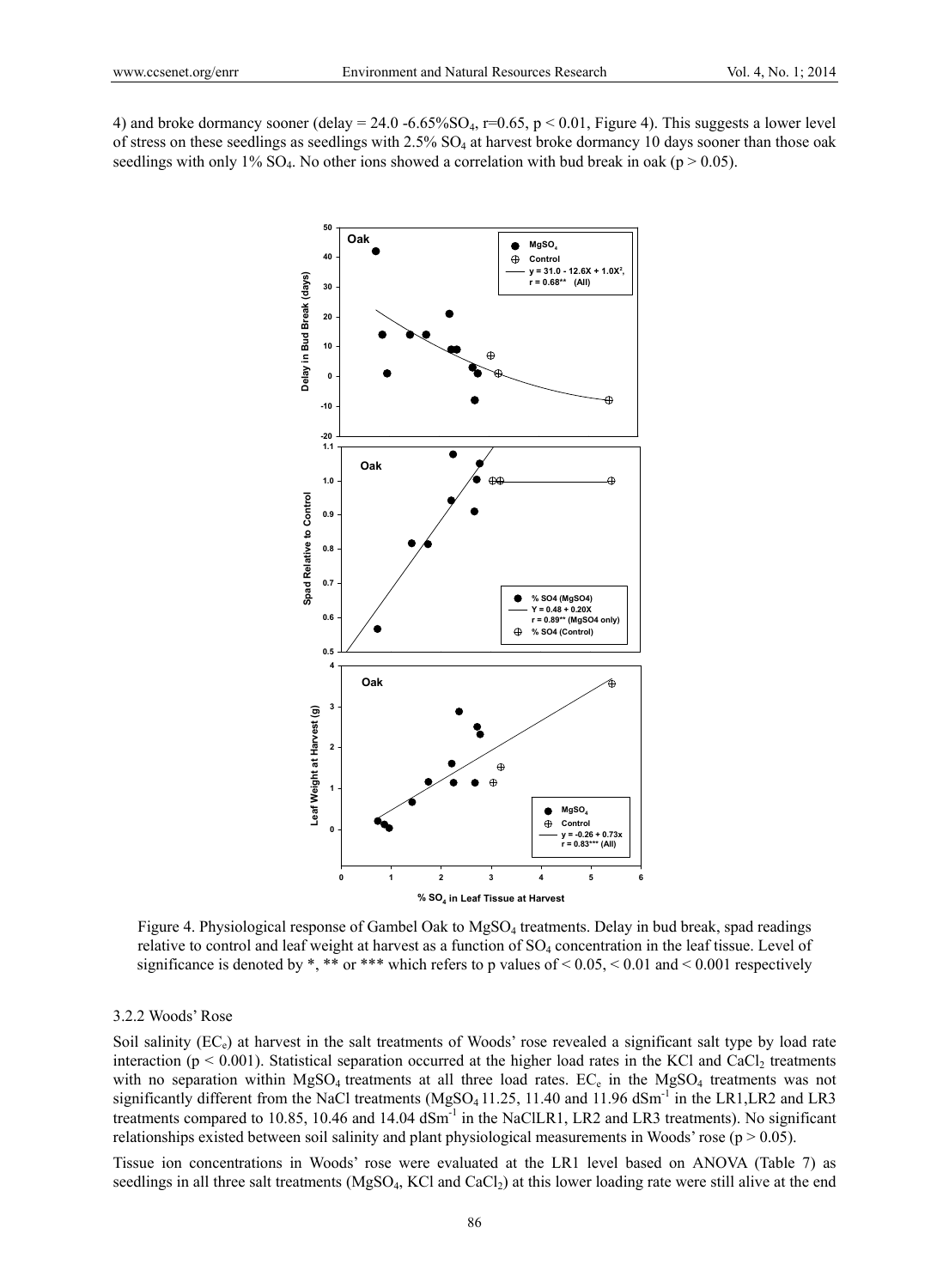of the experiment. The %SO<sub>4</sub> in harvested leaves separated based on salt type ( $p < 0.02$ ) with statistically higher  $SO_4$  concentrations in the leaves of seedlings growing in the MgSO<sub>4</sub> treatment (1.57% SO<sub>4</sub>) compared to the CaCl<sub>2</sub> treatment (1.11% SO<sub>4</sub>). Mg concentrations revealed both a salt type ( $p < 0.001$ ) and loading rate ( $p = 0.04$ ) effect. Mg in the leaves of Woods' rose was significantly higher in the MgSO<sub>4</sub>  $(0.47%)$  and CaCl<sub>2</sub>  $(0.63%)$ treatments than in the KCl treatments  $(0.24%)$  with the 50% NaCl/MgSO<sub>4</sub> treatments having a significantly higher Mg concentration (0.57%) than the 90% salt mix (0.33% Mg). Ca concentrations in the leaves of Woods' rose separated based on salt type  $(p < 0.001)$  with both MgSO<sub>4</sub> (2.31% Ca) and CaCl<sub>2</sub> (1.87% Ca) separating from the KCl treatment (1.07% Ca). Whereas K concentrations separated based on both the salt type ( $p =$ 0.04)and the salt mix ( $p = 0.01$ ). The K concentration in the leaves of Woods' rose in the MgSO<sub>4</sub> treatment (0.78) % K) was significantly lower than the K (1.27%) in the leaves of the CaCl<sub>2</sub> treatment, with significant separation between the 90% NaCl/MgSO4 treatment (1.38% K) compared to the 50% treatment (0.74% K).

| Salt              | Na $(%)$          | $K(\%)$           | $Mg(\%)$          | Ca (%)            | Cl(%)             | $SO_4(%)$          |
|-------------------|-------------------|-------------------|-------------------|-------------------|-------------------|--------------------|
| MgSO <sub>4</sub> | $0.53^a$          | $0.78^{a}$        | 0.47 <sup>a</sup> | $2.31^{a}$        | 2.99 <sup>a</sup> | 1.57 <sup>a</sup>  |
| KCI               | $1.73^b$          | $0.95^{ab}$       | $0.24^{b}$        | 1.07 <sup>b</sup> | $7.06^{b}$        | $1.28^{ab}$        |
| CaCl <sub>2</sub> | $1.41^{b}$        | $1.27^{b}$        | $0.63^a$          | $1.87^{\rm a}$    | $6.78^{b}$        | $1.11^{b}$         |
| % NaCl            |                   |                   |                   |                   |                   |                    |
| 100               | $1.57^{\rm a}$    | $0.52^{\rm a}$    | $0.69^{\rm a}$    | $1.94^{\rm a}$    | $7.75^{\rm a}$    | $1.05^{\rm a}$     |
| 90                | $1.93^{\rm a}$    | 1.38 <sup>c</sup> | $0.33^{b}$        | $1.48^{b}$        | $5.86^{b}$        | 1.30 <sup>ab</sup> |
| 75                | $1.17^{b}$        | $0.87^{\rm b}$    | $0.43^{ab}$       | $1.79^{ab}$       | $5.84^{b}$        | $1.14^{a}$         |
| 50                | $0.57^{\circ}$    | $0.74^b$          | $0.57^{\rm a}$    | $1.97^{\rm a}$    | $5.11^{b}$        | $1.52^{b}$         |
| $\bf{0}$          | 0.09 <sup>d</sup> | $0.77^{\rm b}$    | $0.52^{\rm a}$    | $2.35^{a}$        | 0.38 <sup>c</sup> | 2.11 <sup>c</sup>  |
| Significance      |                   |                   |                   |                   |                   |                    |
| Salt (S)          | ${}_{0.001}$      | 0.04              | ${}_{0.001}$      | ${}_{0.001}$      | ${}_{0.001}$      | 0.02               |
| $\%$ NaCl $(\%)$  | ${}< 0.001$       | 0.01              | 0.04              | <b>NS</b>         | <b>NS</b>         | <b>NS</b>          |
| $S \times \%$     | ${}< 0.001$       | <b>NS</b>         | <b>NS</b>         | <b>NS</b>         | 0.02              | <b>NS</b>          |

Table 7. Tissue ion concentrations (%) in Wood's rose at final harvest based on salt treatment and % NaCl in the deicing salt at loading rate 1

Concentrations followed by a different letter are significantly different at the  $p < 0.05$  level.

Only in the case of the  $MgSO<sub>4</sub>$  treatment did we have seedling survival at all loading rates to enable ANOVA based on loading rate and the salt mix (Table 8). Concentrations of Clin the leaves of Woods' rose within the MgSO4 treatment separated statistically at all loading rates (4.18% at LR1, 6.73% at LR2 and 8.98% at LR3). The Cl concentration in the 100% NaCl treatment was statistically higher (8.19% Cl) than both the 75% (6.31% Cl) and the 50% (3.94% Cl) treatments. Concentrations of  $SO_4$ in the leaf tissue separated based on both the loading rate (p = 0.01) and the salt mix (p < 0.001) with statistically higher %SO<sub>4</sub> in the Woods' rose seedlings under the LR1 treatment  $(1.44\%$  SO<sub>4</sub>) compared to the LR2  $(1.22\%$  SO<sub>4</sub>) and LR3  $(1.10\%$  SO<sub>4</sub>) treatments. As the percent  $MgSO<sub>4</sub>$  increased, the SO<sub>4</sub>concentration in the tissue also increased across all loading rates (100%) NaCl 0.93%, 90% NaCl 1.19%, 75% NaCl 1.31% and 50% NaCl 1.58%) with the 75% and 50% treatments statistically higher than the 100% NaCl. Concentrations of Ca ( $p = 0.01$ ), Mg ( $p < 0.001$ ), K ( $p < 0.001$ ) and Na  $(p = 0.03)$  all revealed significant interactions between loading rate and salt mix. The highest Kconcentration occurred in the 100% NaCl at all 3 loading rates. Concentrations of Na revealed a 52 - 71% reduction when the 100% NaCl and the 50% NaCl treatment (MgSO4) were contrasted within the 3 loading rates.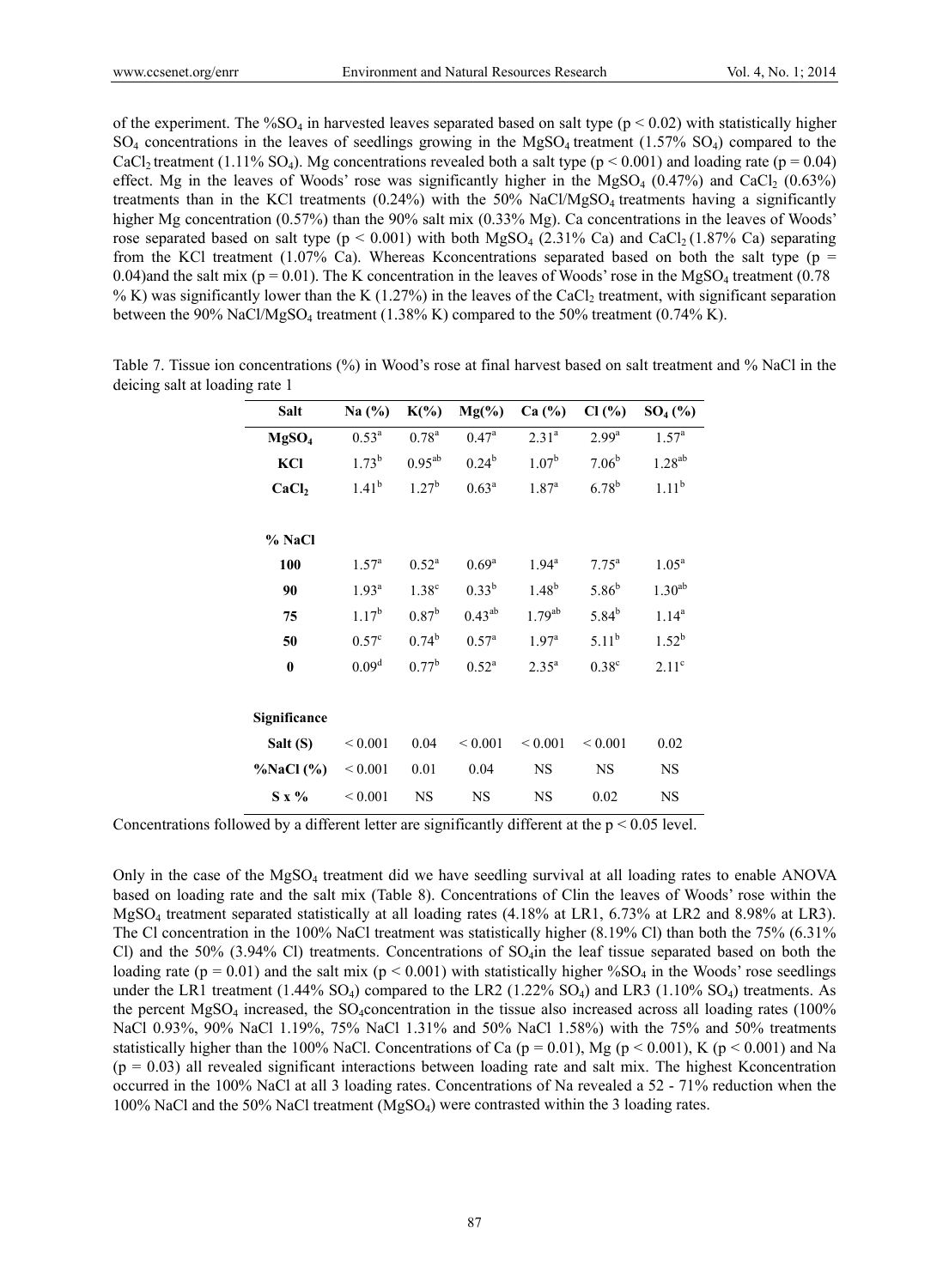| <b>Loading Rate</b>      | Na                | K                 | Mg             | Ca                | Cl                | $SO_4$            |
|--------------------------|-------------------|-------------------|----------------|-------------------|-------------------|-------------------|
| L1                       | $0.79^{\rm a}$    | $0.19^{a}$        | $0.52^{\rm a}$ | $2.22^{\rm a}$    | $4.18^{a}$        | $1.44^a$          |
| L2                       | 1.86 <sup>b</sup> | 0.28 <sup>a</sup> | $0.38^{b}$     | $1.05^{b}$        | $6.73^{b}$        | $1.22^{b}$        |
| L <sub>3</sub>           | $2.32^{\circ}$    | $0.47^{\rm b}$    | $0.31^{b}$     | $0.72^b$          | 8.98 <sup>c</sup> | $1.1^{\rm b}$     |
| %NaCl                    |                   |                   |                |                   |                   |                   |
| 100                      | 2.09 <sup>a</sup> | 1.26 <sup>a</sup> | $0.46^{\rm a}$ | 1.27 <sup>a</sup> | 8.19 <sup>a</sup> | $0.99^{\rm a}$    |
| 90                       | $1.80^{ab}$       | 0.20 <sup>c</sup> | $0.27^{b}$     | 0.98 <sup>a</sup> | $7.10^{ab}$       | $1.19^{ab}$       |
| 75                       | $1.47^{bc}$       | $0.18^c$          | $0.47^{\rm a}$ | $1.75^{b}$        | $6.31^{b}$        | $1.31^{b}$        |
| 50                       | 0.98 <sup>c</sup> | $0.27^{\circ}$    | $0.50^{a}$     | $1.66^{b}$        | $3.94^\circ$      | $1.58^{b}$        |
| $\bf{0}$                 | 0.09 <sup>d</sup> | $0.77^{\rm b}$    | $0.52^{\rm a}$ | 2.35 <sup>c</sup> | $0.38^{d}$        | 2.11 <sup>c</sup> |
| Significance             |                   |                   |                |                   |                   |                   |
| <b>Loading Rate (LR)</b> | ${}< 0.001$       | ${}_{0.001}$      | ${}< 0.001$    | ${}< 0.001$       | ${}< 0.001$       | 0.01              |
| % NaCl (%)               | ${}< 0.001$       | ${}_{0.001}$      | ${}_{0.001}$   | ${}< 0.001$       | ${}< 0.001$       | ${}_{0.001}$      |
| $LR x \%$                | 0.03              | ${}_{0.001}$      | ${}< 0.001$    | 0.01              | <b>NS</b>         | <b>NS</b>         |

Table 8. Tissue ion concentrations (%) at harvest in Wood's rose in the MgSO<sub>4</sub> treatment, based on the loading rate and % NaCl in the deicing salt mixture

Concentrations followed by different letters are significantly different at the  $p < 0.05$  level.

We were able to assess variables influencing the concentration of specific ions in the tissue of Woods' rose by using backward stepwise multiple regression analysis (Table 7). In the  $MgSO<sub>4</sub>$  treatment, we considered all ions along with the loading rate and the salt mix %. All ions could be modeled when a combination of these variables was considered. Seventy eight % of the variability in the concentration of Na (†) could be described by knowing the concentration of Ca ( $\downarrow$ ) and the concentration of Cl ( $\uparrow$ ), (Na = 1.39 – 0.54Ca + 0.15Cl,  $r^2 = 0.78$ , p < 0.001) and 78 % of the variability could also be described for the concentration of Ca, with %Ca increasing as the %Na decreased and the %Mg increased (% Ca = 1.14 -0.46% Na +2.37% Mg,  $r^2 = 0.78$ , p < 0.001). Only in the case of % SO4 was the sodium chloride % included in the regression equation and only in the case of % Cl and % K was the loading rate included.

In Table 6 we report for Woods' rose the simple linear correlations between ions based on concentration and total ion accumulation. As was reported for oak, total ion accumulation in the leaves (mg) had higher correlations than those based on % (21 out of 24 comparisons), reflecting the impact of unsynchronized shifts in leaf biomass and ion accumulation on tissue ion concentrations and subsequent correlations. The concentration of  $SO<sub>4</sub>$  in the soil extract was the only ion to correlate with its tissue ion concentration  $(\%SO_4 = 0.96 + 0.01 \text{ SO}_{4 \text{ soil}}, r = 0.45, p <$ 0.001, all data). However, these higher tissue  $SO_4$  concentrations were still below the concentration found in 2 out of the 3 control plants. As the %Na in the leaves of Woods' rose increased, %Cl increased in a curvilinear fashion  $(\%CI = 0.89 + 7.21\%Na - 1.77(\%Na)^2, r = 0.77, p < 0.001,$  all data) with significantly lower %Cl in the leaf tissue of  $MgSO<sub>4</sub>$  treatment plants. As the  $SO<sub>4</sub>$  percentage in the salt mix increased with the addition of MgSO<sub>4</sub> to the NaCl, the %SO<sub>4</sub> replacing %Cl in the leaves of Woods' rose increased (%SO<sub>4</sub> =1.79 – 0.08%Cl, r  $= 0.58$ , p  $< 0.001$ , all data).

The physiological response of Woods' rose to the salt mixes was evaluated by assessing leaf weight at harvest, leaf spad measurements (chlorophyll assessment), and delay in bud break. Higher leaf weight at harvest was associated with lower loading rates (LR1, LR2 and LR3), higher %SO<sub>4</sub> and lower %K in the tissue (Leaf weight  $= 1.86 + 0.99\%SO_4 - 0.51\%K - 0.38$ Load,  $r^2 = 0.50$ , p < 0.001). Within the MgSO4 treatment, %SO<sub>4</sub> in the leaves was highly correlated with the leaf weight at harvest ( $r = 0.73$ ,  $p < 0.001$ ) (Figure 5). Spad readings relative to the control decreased as the %Na in the leaves increased when all treatments were considered together (Figure 5, Relative Spad =  $0.98 - 0.23\%$ Na, r = 0.75, p < 0.001). The amount of the variation that could be accounted for increased slightly when multiple regression analysis included the K concentration (Spad = 0.93 +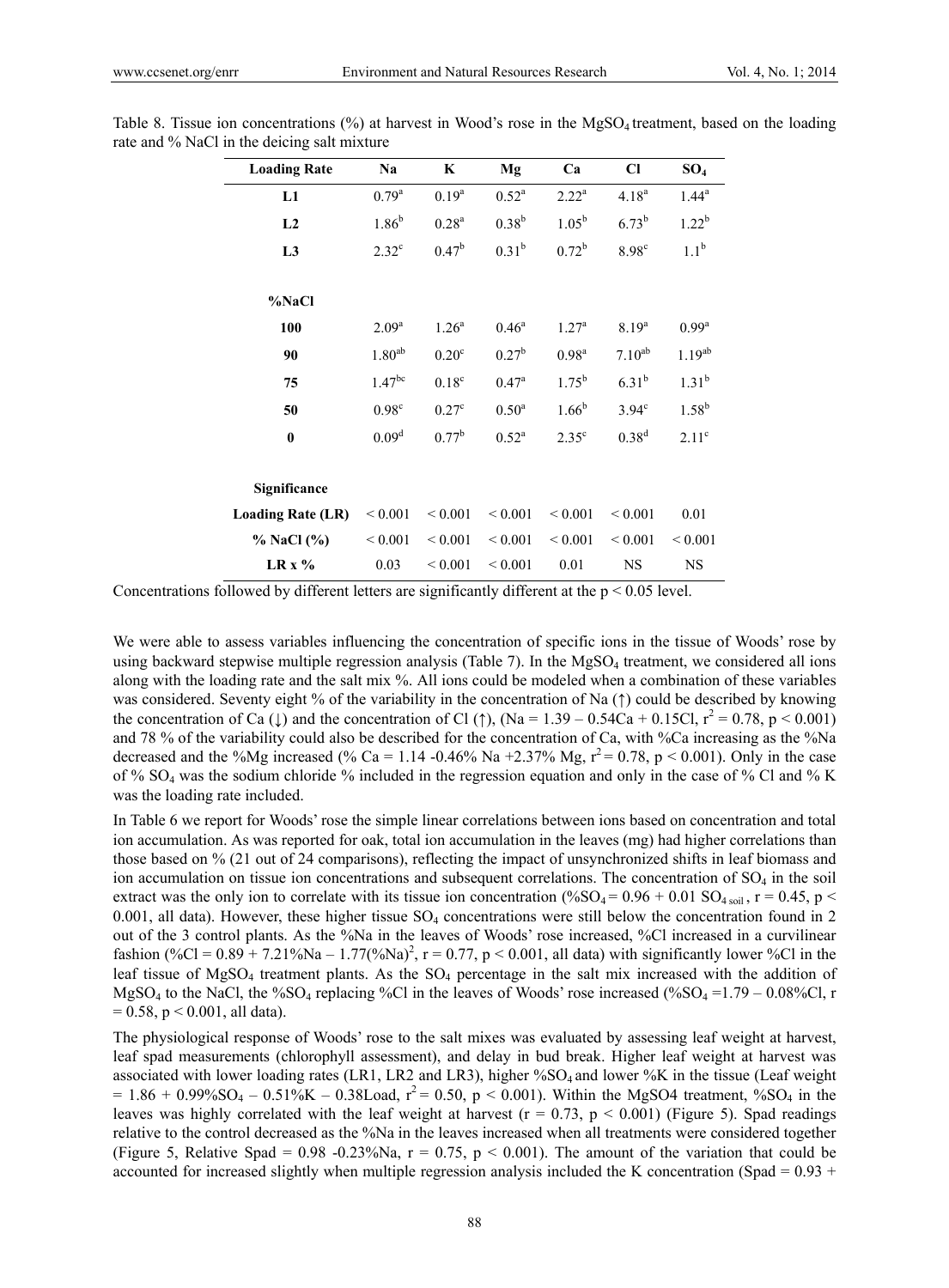$0.06\%K - 0.24\%Na$ ,  $r^2 = 0.63$ , p < 0.001). Spadreadings also showed significant separation (ANOVA) based on loading rates within the MgSO<sub>4</sub> treatment (LR1; 0.86 spad relative to control vs. LR3; 0.53 spad relative to control). When all data were combined, the correlations with bud break were poor, but when bud break in the MgSO4 treatment was plotted against the Ca concentration in the leaves of Woods rose at harvest, a significant decline in the delay occurred associated with higher Ca levels in the leaves (Figure 5, Delay = 49.8 -18.2%Ca, r  $= 0.73$ , p  $< 0.001$ ).



Figure 5. Physiological response of Woods' Rose to various salt treatments. Delay in bud break, spad readings relative to control and leaf weight at harvest as a function of different cations in the leaf tissue. Level of significance is denoted by \*, \*\* or \*\*\* which refers to p values of <  $0.05$ , <  $0.01$  and <  $0.001$  respectively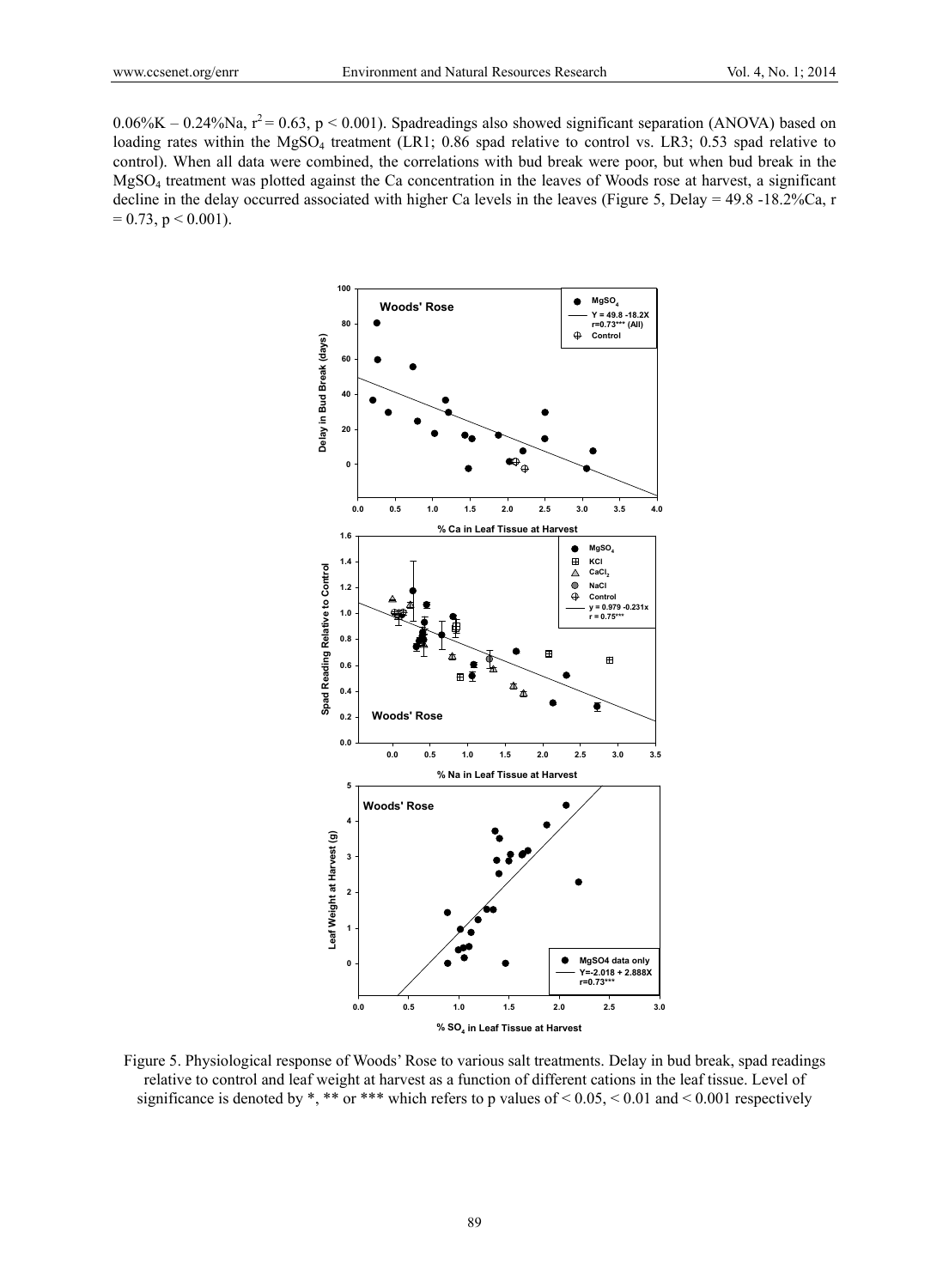#### **4. Discussion and Conclusions**

The surfaces of mountain roadsarecatchment areas for rain water. The water in essence is "harvested" and redirected to smaller areas at down gradient locations. For example, if 2.5 cm of precipitation fell on 152 m of downward sloping road surface that was 7.9 m in width and all of the runoff found its way into a 152  $m<sup>2</sup>$  runoff area, this would equate to a depth of 19.75 cm of water in addition to the 2.5 cm that would have fallen directly on the area. Thus, the runoff area would have received approximately 9 times the amount of water as the non-runoff areas, significantly altering the water balance at these locations on the mountain. Unfortunately, these waters also bring displaced deicing salts. Although areas adjacent to roads would have first contact with salts, infiltration in the larger runoff areas may not be uniform as areas adjacent to the road would have smaller opportunity timesfor water infiltration and the displacement of salts downward. Much of the water would quickly travel to lower depressions at a greater distance from the road. Results showing elevated salt levels at 1 m from the road compared to 5 and 10 m from the road reflect this scenario. These higher salts contribute to a less favorable environment for seedling establishment, which may have contributed to the lack of vegetation at these 1 m sites in our study (we also recognize that road work may also have contributed). In addition, most of the soils at our mountain locations were rocky in nature, and this may havefacilitated macro pore by-pass opportunities under saturated flow conditions (Devitt et al., 2002) thatwould most likely occur after each large snow melt event.Such by-pass could lead to the possibility of numerous salt plumes occurring on the mountain.

Over 200 tons of predominantly NaCl are distributed over each of the 3 state highways on Mt. Charleston each year (NDOT, personal communication). If such an approach is taken for the next 50 years, 10,000 tons of additional salts would be applied. These salts must go somewhere,as only minimal amounts of salts at the 5 and 10 m distances were observed. We believe these salts have already entered into deep downward displacement toward groundwater sources.In the case of Mt Charleston, these sources of watereventually recharge the Las Vegas valley floor aquifer (Devitt et al., 2002). Assessment of the groundwater chemistry in the mountain block recharge system should be evaluated. The Cary Institute of Ecological Studies (Kelly et al., 2010) reports that there can be a legacy effect of deicing salts in groundwater systems that can take decades before steady salt concentrations are reached. We measured saturation extract soil salinity ( $EC_e$ ) as high as 37 dSm<sup>-1</sup>at a 1 m location, which adjusted to field-based soil moisture content, would exceed salinity levels in seawater (54 dSm<sup>-1</sup>). Such salt levels observed in the pristine montane forests in this study were directly linked to the deicing salt applications as significant correlations between elevated leaf tissue Na and Cl concentrations were noted in a number of species.

Deicing salts comprised of primarily NaCl impose both a general salt effect and a specific ion effect on plants. Mixing salts, as was tested in the greenhouse study, would not lead directly to a reduced overall salt load, but it would lead to more favorable ionic ratios in the soil solutionas both the percentage of Na and Cl ions wouldbe reduced with the counter balance of other cations and anions such as Mg and SO4. We pursued this line of reasoning in the second phase of the study by investigating different deicing salt compositions and loading rates. We selected the mixing approach because the ratios would be assured at the time of application. Thus, wherever the water salt displacement occurred, the ratios would be maintained up to the point of infiltration. Others have suggested the application and incorporation of products such as gypsum to areas adjacent to roads (Douglas, 2009; Johnson & Sucoff, 1999), but due to its low solubility and required knowledge of proper placement and incorporation, it is questionable whether more favorable ionic ratios would be maintained over the time of displacement.This approach would also represent additional salts, not a substitution of salts. It should also be noted that MgCl<sub>2</sub> is oftenused by manystate transportation departments as part of their deicing strategy (Lewis, 1999; Shi et al., 2009). However, we have previously reported on high foliar damage when such salts are sprayed directly onto leaves, which may be related to its low point of deliquescence (Devitt et al., 2005).We recognize that additional work would be needed to determine how mixing other salts with NaCl would alter deicing capabilities compared to pure NaCl and how this would alter cost (price of salt, transportation, storage, mixing, caking).

Only at the lowest loading rate (half the current loading rate on the mountain) were we able to observe more favorable responses in seedlings of both oak and Woods' rose, and only in the  $MgSO<sub>4</sub>$  mixes did we observe more favorable responses at all three loading rates in Woods' rose. We must also acknowledge the distinct differences between the field study and the greenhouse study if we are going to understand the significance of the results: (1) mature trees and shrubs were monitored on the mountain whereas 2 year old seedlings were monitored in the greenhouse study, (2) salt was applied to the entire confined root system of the seedlings in the greenhouse study whereas an unknown root exposure to salinity occurred in the field, (3) water balance in the greenhouse was based on historical mountain precipitation records whereas water balances in the mountain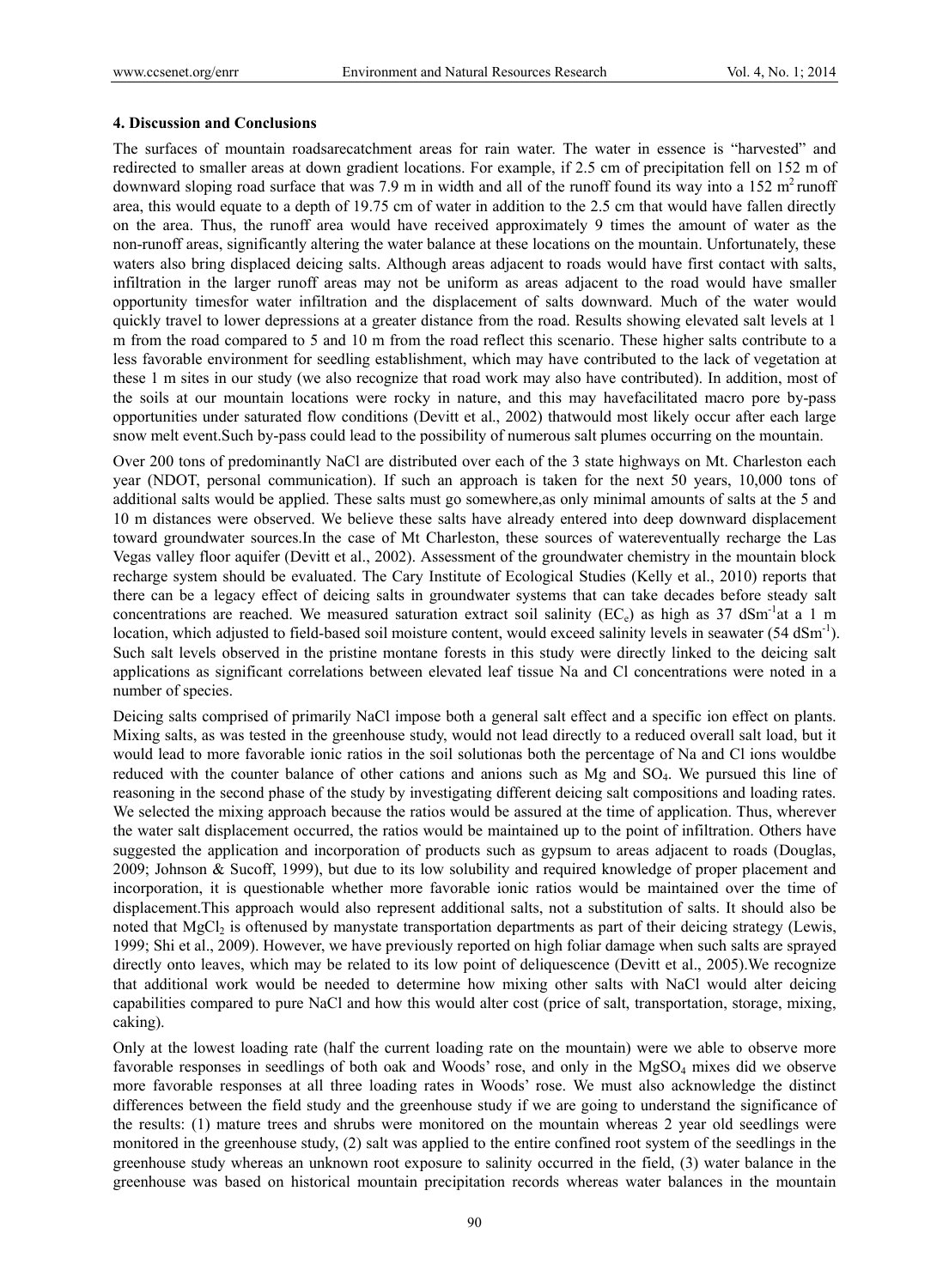locations sampled would have reflected degrees of rain water harvesting, (4) mountain soils were extremely rocky whereas the soil obtained from NDOT for the greenhouse study was screened to remove rocks greater than 2.5 cm in diameter and mixed with soil from the 3.8 L nursery containers (seedlings) provided by the State Division of forestry.Even with these caveats, we believe that results from the greenhouse experiment have relevance to the field. In particular, seedling damage would be high under the current deicing salt loading rates on the mountain, especially at areas close to the road. Plantresponse would be species dependent (Lumis et al., 1976; Townsend & Kwolek, 1987) with Woods rose demonstrating greater tolerance than Gambel oak which demonstrated greater tolerance than aspen. In both oak and Woods' rose, decreased leaf weight, delay in bud break (Roth & Wall, 1976) and a decline in leaf level spad measurements were observed as levels of stress increased, suggesting that such parameters would be worthy to monitor in the field. Only in the case of Woods' rose could we make a direct comparison of the results from the greenhouse and field studies. Results were similar, with Cl increasing in the leaf tissue as Na accumulation increased, with a distinction that Ca accumulation decreased in the leaves of plants grown in the greenhouse whereas Mg decreased in the leaves of plants sampled in the field. This difference in Ca and Mg was related to the presence of elevated Mg in the greenhouse experiment with the added MgSO<sub>4</sub>. However, in the field higher  $SO<sub>4</sub>$  concentrations (3.59%) in the leaves of Woods rose were associated with leaves revealing visual damage while in the greenhouse experiment higher concentrations of SO<sub>4</sub> were associated with plants at the lowest loading rate (control 2.11%) and at the highest MgSO<sub>4</sub> substitution rate (1.58%) revealing greater growth, higher leaf chlorophyll status and earlier breaking of dormancy. The higher sulfate concentrationsin damaged leaves from the field could not be described by ion interaction (regression analysis) but simply by the presence of chlorosis and necrosis. No other species revealed statistical separation in SO4 concentrations in the field based on visual damage. Additional research will be needed to fully understand these differences.

We conclude that more research is needed to assess and increase the efficacy of alternative deicing salt approaches. Based on the ANOVA results reported in Table 8 , we believe a 25% substitution of MgSO4 would be worthy of further field evaluations as a significant decline in leaf tissue Na and Cl occurred at this level along with an increase in concentrations of Ca and SO<sub>4</sub>. Greater precision is also needed in the application of deicing salts that is based on timing, location, and loading rates. Finally, increased monitoring is needed to assess the current health of forest ecosystems and water resources in areas where deicing salts are applied. Future research must also address the linkage in water quality between mountain and valley systems.

#### **Acknowledgements**

We wish to thank the Nevada Division of Lands for financial support of this research project, and the cooperation of the Nevada Department of Transportation at both the State and Clark County office.

### **References**

- Akbar, K. F., Headley, A. D., Hale, W. H. G., & Athar, M. (2006). A comparative study of de-icing salts (sodium chloride and calcium magnesium acetate) on the growth of some roadside plants of England. *J. Applied Sciences and Environ. Mgmt., 10*(1), 67-71. http://dx.doi.org/10.4314/jasem.v10i1.17307
- Bresler, E., McNeal, B. L., & Carter, D. L. (1982). *Saline and Sodic Soils* (p. 236). New York, NY: Springer Verlag. http://dx.doi.org/10.1007/978-3-642-68324-4
- Bryson, G. M., & Barker, A. V. (2002). Sodium accumulation in soils and plants along Massachusetts roadsides. Commun. *Soil Sci. Plant Anal., 33*(1-2), 67-78. http://dx.doi.org/10.1081/CSS-120002378
- California Water Plan. (1994). *Bulletin 160-93*. Retrieved from www.waterplan.water.ca.gov/previous/b160-93
- Cunningham, M. A., Snyder, E., Yonkin, D., Ross, M., & Elsen, T. (2008). Accumulation of deicing salts in soils in an urban environment. *Urban Ecosystems, 11*,17-31. http://dx.doi.org/10.1007/s11252-007-0031-x
- Czerniawska-Kusza, I., Kusza, G., & Duzynski, M. (2004). Effect of deicing salts on urban soils and health status of roadside trees in the Opole region. *Environ. Toxicol., 19*(4), 296-301. http://dx.doi.org/10.1002/tox.20037
- Devitt, D. A., Donovan, D. J., Katzer, T., & Johnson, M. (2002). A reevaluation of the ground water budget for Las Vegas Valley, Nevada, with emphasis on ground water discharge. *J. American Water Resources Association*. http://dx.doi.org/10.1111/j.1752-1688.2002.tb04378.x
- Devitt, D. A., Morris, R. L., & Fenstermaker, L. K. (2005). Foliar damage, spectral reflectance and tissue ion analysis of trees sprinkle irrigated with waters of similar salinity but different chemical composition. *Hort Science, 40*(3), 819-826.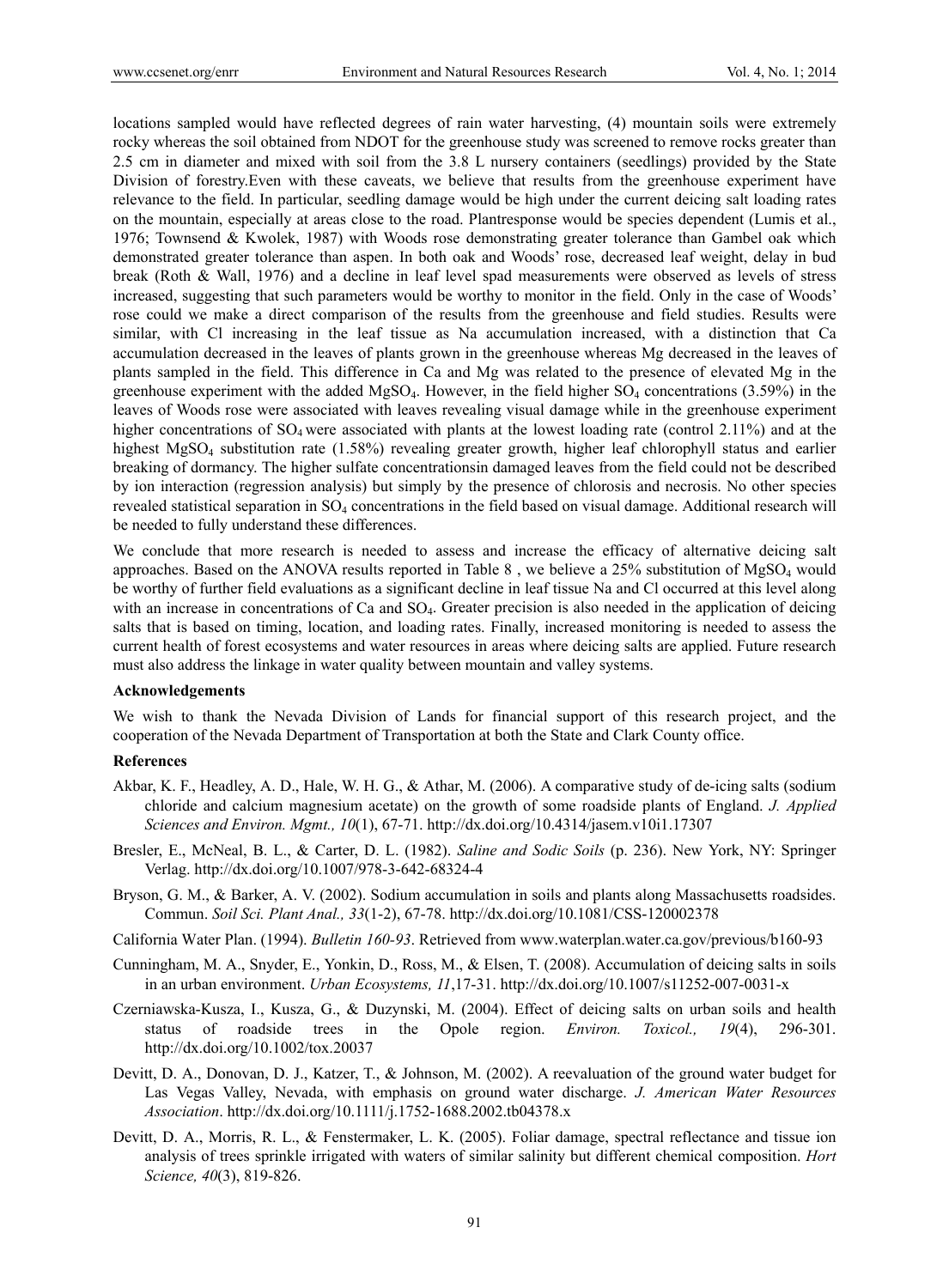- Devitt, D. A., & Smith, S. D. (2002). Root channel macropores enhance downward movement of water in a Mojave Desert ecosystem. *J. Arid Environment, 50*(1), 99-108. http://dx.doi.org/10.1006/jare.2001.0853
- Devitt, D., Jarrell, W. M., Jury, W. A., Lunt, O. R., & Stolzy, L. H. (1984a). Wheat response to sodium uptake under zonal saline-sodic conditions. *SSSAP, 48*(1), 86-92. http://dx.doi.org/10.2136/sssaj1984.03615995004800010016x
- Devitt, D., Stolzy, L. H., & Jarrell, W. M. (1984b). Response of sorghum and wheat to different K/Na ratios at varying osmotic potentials. *Agron. J., 76*, 681-685
- Douglas, S. M. (2009). *De-icing salts:damage to woody ornamentals*. University of Connecticut. Retrieved from www.ct.gov/caes
- Eaton, F. M. (1942). Toxicity and accumulation of chloride and sulfate salts in plants. *J. Agric Res., 64*, 357-399.
- Grattan, S. R., & Grieve, C. M. (1999). Salinity: mineral nutrient relations in horticultural crops. *Sci. Hort., 78*, 127-157. http://dx.doi.org/10.1016/S0304-4238(98)00192-7
- Johnson, G. R., & Sucoff, E. (2000). Minimizing de-icing salt injury to trees. *University of Minnesota Extension WW-01413-GO*.
- Jordan, L. A., Devitt, D. A., Morris, R. L., & Neuman, D. S. (2001). Foliar damage to ornamental trees sprinkler irrigated with reuse water. *Irrigation Science, 21*, 17-25. http://dx.doi.org/10.1007/s00271-001-0050-y
- Keiko, K., Yoshiharu, N., & Shinr, S. (2006). Research of impact on road side plants of deicing salts. *Environmental engineering Research, 43*, 205-214.
- Kelly, V. R., Findlay, S. E. G., Schlesinger, W. H., Chatrchyan, A. M., & Menking, K. (2010). *Road Salt: Moving toward the solution*. The Cary Institute of Ecosystem Studies.
- Langen, T. A., Twiss, M., Young, T., Janoyan, K., Stager, J. C., Osso Jr., S., … Green, B. (2006). Environmental impact of winter road management at the Cascade Lakes and Chapel Pond. *Final Report Clarkson Center for the Environment*. New York State Department of Transportation.
- Lewis, W. M. (1999). Studies of environmental effects of magnesium chloride deicer in Colorado. Colorado Department of Transportation. *Final Report CDOT-DTD-R-99-10*.
- Lumis, G. P., Hofstra, G., & Hall, R. (1976). Roadside woody plant susceptibility to sodium and chloride accumulation during winter and spring. *Can. J. Plant Sci., 56*, 853-859. http://dx.doi.org/10.4141/cjps76-138
- Maas, E. V., & Hoffman, G. J. (1977). Crop salt tolerance current assessment. *J. Irrig. And Drainage Div., ASCE 103*(IR2), 115-134.
- Mantell, A., Mead, R. M., Hoffman, G. J., & Francois, L. E. (1989). Foliar yield and response of Santa Rosa plum to saline water spray. *Irrigation Science, 10*, 19-27.
- Meuthel, R. W. (2007). Effects of deicing salts on the chloride levels in water and soil adjacent to roadways. *Final Report R-1495*. Michigan Department of Transportation.
- Quist, T. M., Williams, C. F., & Robinson, M. L. (1999). Effects of varying water quality on growth and appearance of landscape plants. *J. Environ. Hortic., 17*, 88-91.
- Richburg, J. A., Patterson, W. A., & Lowenstein, F. (2001). Effects of road salt and *Phragmitesaustralis* invasion on the vegetation of a western Massachusetts calcareous lake basin fen. *Wetlands, 21*(2), 247-255. http://dx.doi.org/10.1672/0277-5212(2001)021%5B0247:EORSAP%5D2.0.CO;2
- Roth, D., & Wall, G. (1976). Environmental effects of highway deicing salts. *Groundwater, 14*, 286-289. http://dx.doi.org/10.1111/j.1745-6584.1976.tb03117.x
- Salt institute. (2013). Retrieved from www.saltinstitute.org
- Shi, X., Fay, L., Gallaway, C., Volkening, K., Peterson, M. M., Pan, T., … Nguyen, T. A. (2009). Evaluation of alternative anti-icing and deicing compounds using sodium chloride and magnesium chloride as baseline deicers-Phase 1. *Colorado Department of Transportation Final Report CDOT-2009-1*.
- Tanji, K. K. (1990). Agricultural Salinity Assessment and Management. *ASCE Manuals and Reports on Engineering Practice* (No. 71, p. 619). American Society of Civil Engineers.
- Thompson, J. R., & Rutter, A. J. (1986). The salinity of motorway soils, the effects of sodium chloride on some native British shrub species, and the possibility of establishing shrubs on the central reserves of motorways.